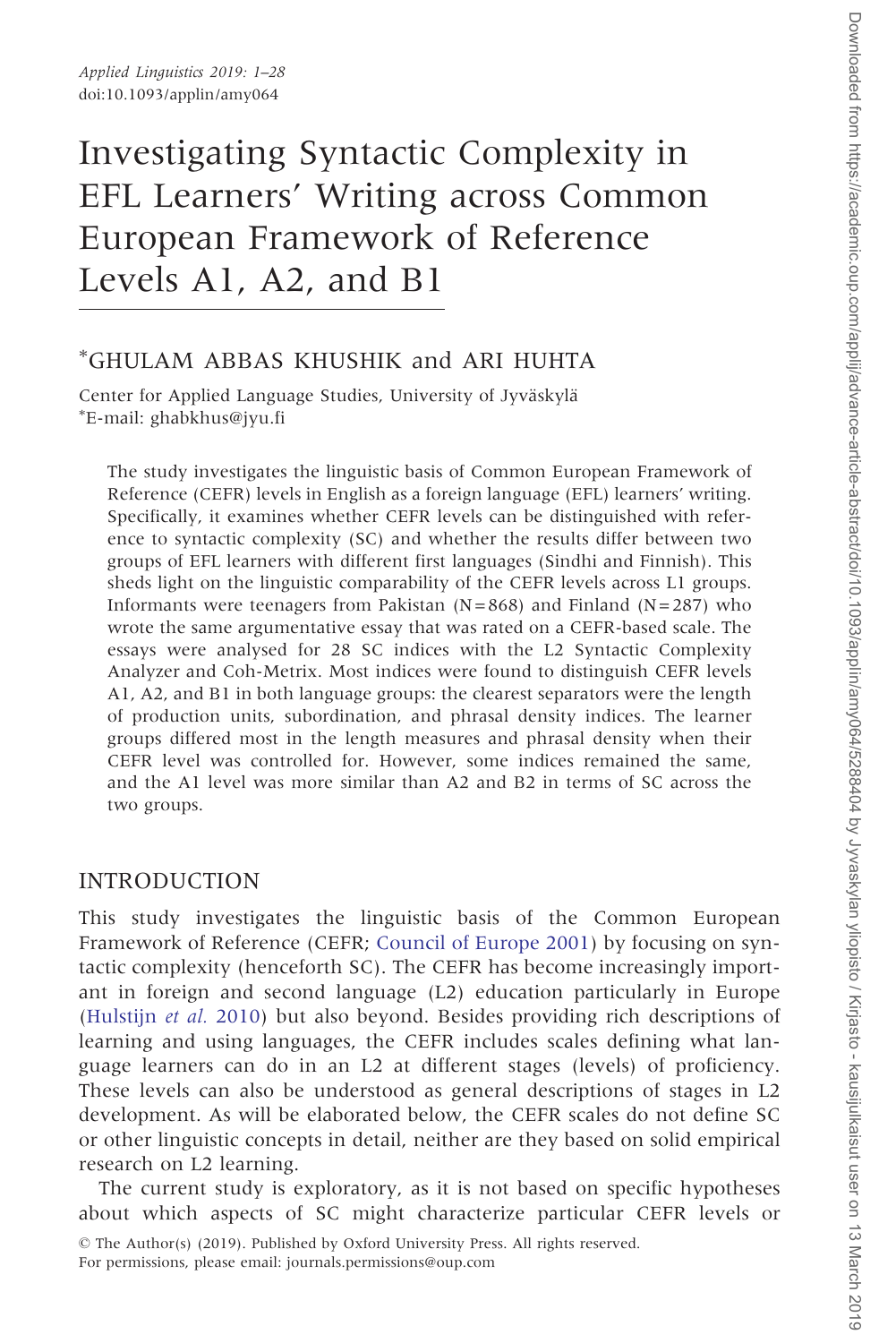distinguish between them. Rather we investigate a wide range of indices used in previous research. Besides the breadth of SC indices covered, another important feature of the study is that it focuses on two first language (L1) groups, Sindhi and Finnish, learning the same foreign language (English), which allows us to examine the linguistic comparability of the CEFR levels across two different L1 groups.

#### Defining syntactic complexity

Complexity and complex systems have been studied extensively in different fields ranging from natural sciences to social sciences and, for the past two decades, also in second language acquisition (SLA) and L2 writing research ([Wolfe-Quintero](#page-26-0) et al. 1998; [Ortega 2003;](#page-25-0) Bulté [and Housen 2014](#page-24-0)). However, there is no consensus on the definition of complexity apart from the recognition that it is a very complex concept that comprises many levels and dimen-sions ([Norris and Ortega 2009](#page-25-0)). Recently, Bulté [and Housen \(2012,](#page-24-0) [2014\)](#page-24-0) proposed a framework describing the different aspects of complexity and how complexity relates to difficulty. Building on theoretical discussions of complexity by, for example, [Dahl \(2004\),](#page-24-0) [Kusters \(2008\),](#page-25-0) and [Miestamo](#page-25-0)  $(2008)$ , Bulté and Housen  $(2012)$  divide L2 complexity into relative and absolute, thereby distinguishing difficulty from complexity. Difficulty relates to relative complexity: the amount of cognitive effort certain linguistic features require when used or acquired by L2 learners (for a discussion of difficulty, see [Housen and Simoens 2016](#page-24-0)). The effort varies between learners depending on their stage of L2 development, L1 background, and motivation, which means different linguistic features are not equally difficult for all learners. Absolute complexity is defined in objective terms as the number of and connections between the different components of a linguistic feature. Absolute complexity can be further divided into linguistic, propositional, and discourse–interactional complexity.

SC is part of linguistic complexity, and as far as individual linguistic features are concerned, the most relevant aspect of linguistic complexity is structure complexity, which can be divided into functional and formal types. According to Bulté [and Housen \(2012](#page-24-0): 24), '[f]unctional complexity refers to the number of meanings and functions of a linguistic structure and to the degree of transparency, or multiplicity, of the mapping between the form and meanings/ functions of a linguistic feature'. Some structures have clear one-to-one mapping between meaning and form, whereas others lack such straightforward mappings. Bulté [and Housen \(2012\)](#page-24-0) mention the English plural marker  $(-s)$ as an example of the former and the English third-person singular marker of the present tense (-s) to illustrate the latter. According to Bulté and Housen's analysis, formal complexity can be defined as the number of discrete components of the linguistic form or as the number of operations needed to turn a base structure into the target structure (e.g. from active to passive form).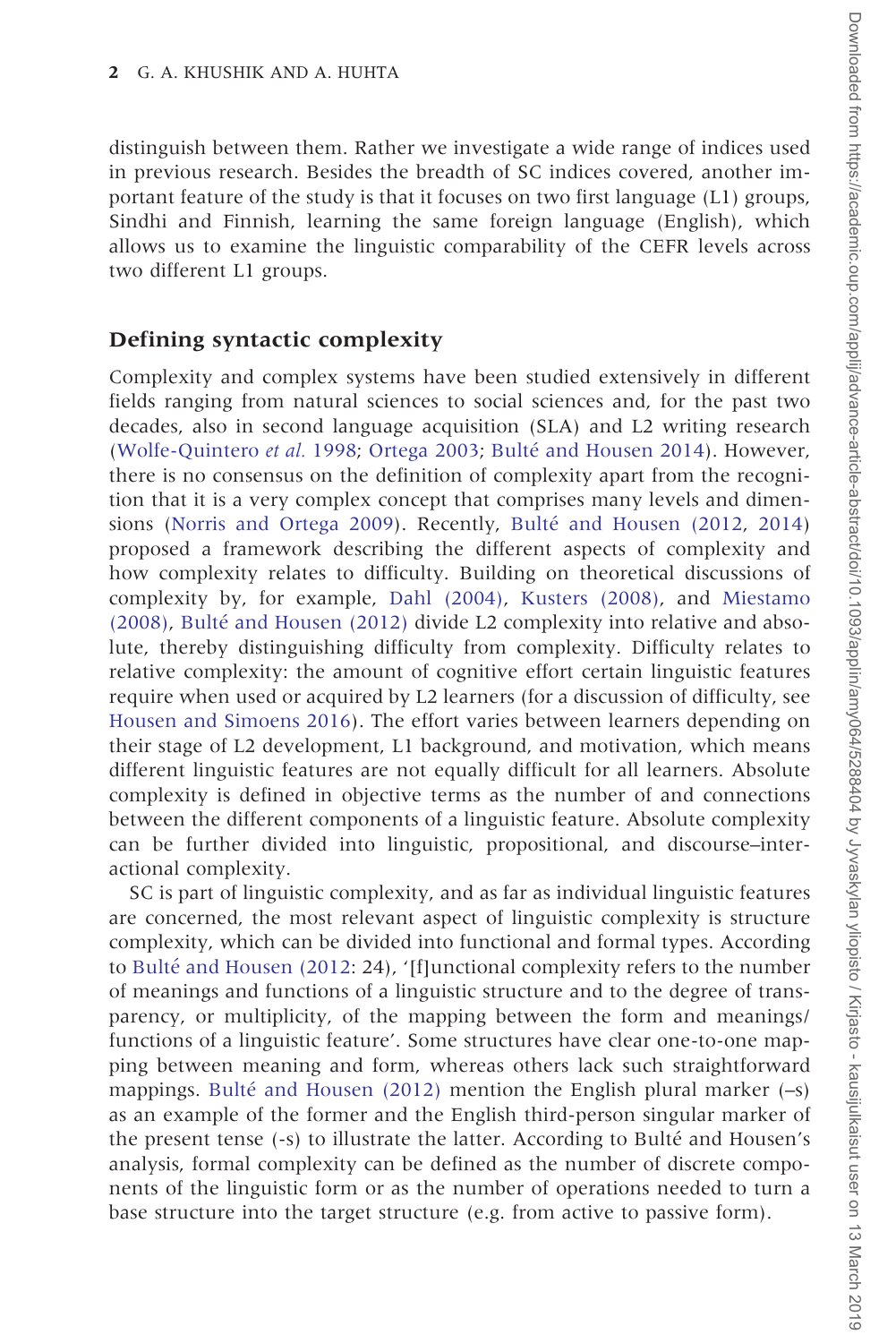Bulté [and Housen \(2012\)](#page-24-0) argue that when investigating such aspects of linguistic complexity as SC, it is important to consider three levels of construct specification: theoretical, observational, and operational. The abstract theoretical level concerns the number of components that a linguistic structure comprises and how these components relate to each other (e.g. embeddedness). The operational level concerns the different manifestations of the forms in language use that contribute to sentential, clausal, or phrasal complexity. The third, operational, level relates to the analytical measures that yield quantitative indices of complexity.

The current study adopts Bulté [and Housen's \(2014:](#page-24-0) 45–46) definition and considers complexity 'as an absolute, objective, and essentially quantitative property of language units, features, and (sub) systems thereof in terms of (i) the number and the nature of discrete parts that the unit/feature/system consists of and (ii) the number and the nature of the interconnections between the parts'.

#### CEFR scales

Investigations of the linguistic basis of the CEFR levels are needed because these levels are meant to be language-independent and describe how learners use a language, not which linguistic features characterize levels. However, understanding, for example, how specific linguistic features might change between CEFR levels would assist us in evaluating the validity of the descriptions and in developing more level-appropriate teaching/learning materials, courses, and assessments [\(Hulstijn](#page-25-0) et al. 2010).

The CEFR contains some references to linguistic elements, even to SC, but they are unsystematic and ambiguous, and not linkable with particular levels. The clearest references to SC are found in the Overall Written Production scale (CoE 2001: 61), which mentions simple phrases and sentences at A1 and A2, and 'linking a series of shorter discrete elements into a linear sequence' at B1. A rare reference to SC occurs in the General Linguistic Range scale at B2 (CoE 2001: 110): 'Has a sufficient range of language to be able to give clear descriptions, express viewpoints, and develop arguments ... using some complex sentence forms to do so'. Most mentions of complexity in the CEFR refer to texts, topics, information, instructions, interactions, or lines of argument, not syntax ([Table S1](https://academic.oup.com/applij/article-lookup/doi/10.1093/applin/amy064#supplementary-data)). Besides lacking linguistic detail, the CEFR scales have another shortcoming: they are not informed by theories of L2 development (CoE 2001: 21) or SLA research ([Hulstijn](#page-25-0) et al. 2010).

Given these limitations, both the Council of Europe (CoE 2001) and scholars have called for research on the linguistic characteristics of the CEFR levels ([Alderson 2007;](#page-24-0) [Hulstijn 2007](#page-25-0); [Wisniewski 2017\)](#page-26-0). Researchers have responded ([Bartning](#page-24-0) et al. 2010) and published on various aspects of vocabulary knowledge at CEFR levels such as vocabulary size ([Milton 2013\)](#page-25-0) and diversity ([Treffers-Daller](#page-25-0) et al. 2016). Corresponding studies on syntax are described next in the literature review.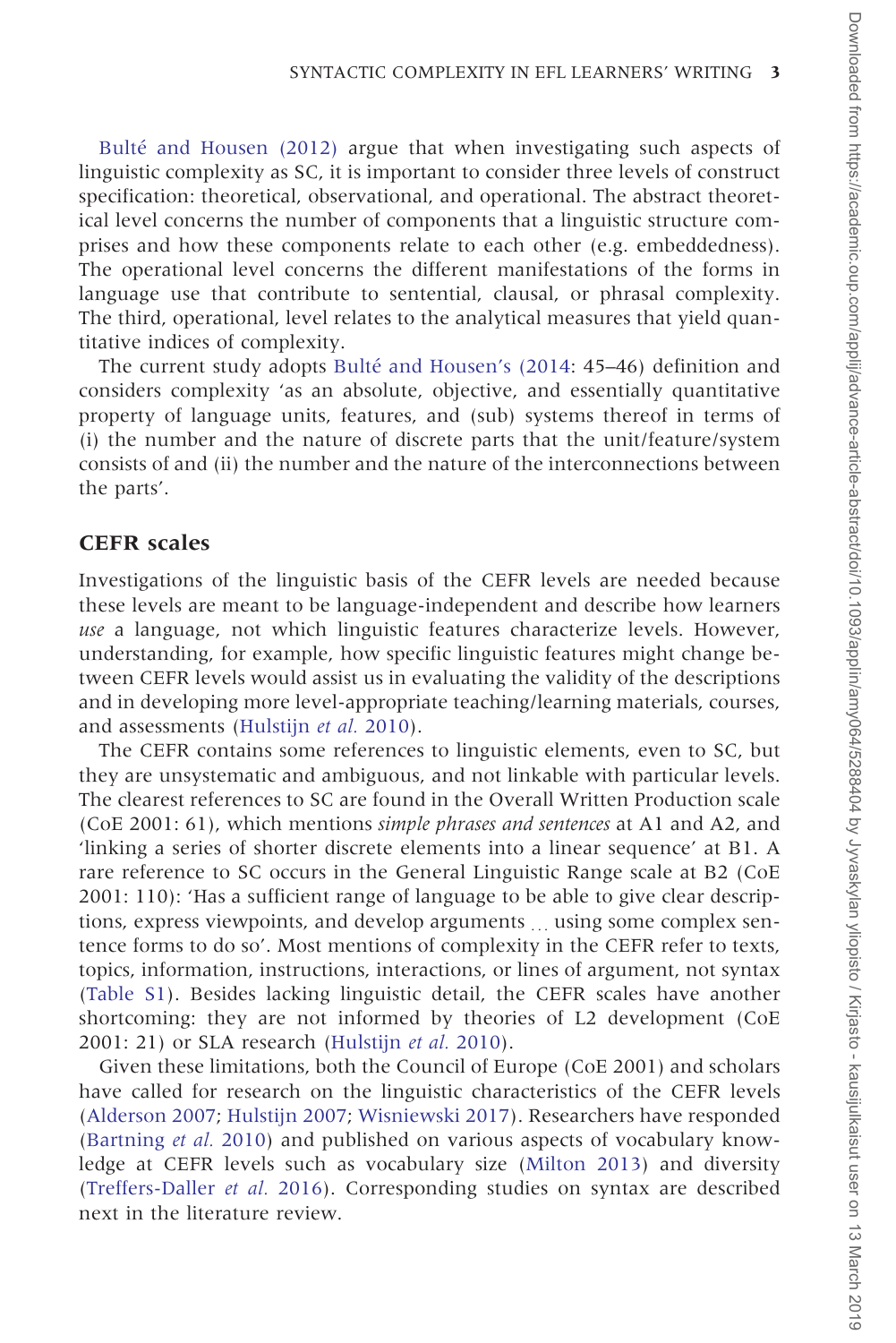#### LITERATURE REVIEW

The relationship between SC and language proficiency has been examined extensively [\(Wolfe-Quintero](#page-26-0) et al. 1998; [Ortega 2003](#page-25-0); [McNamara](#page-25-0) et al. 2010; [Lu 2011](#page-25-0); Guo et al. [2013](#page-24-0); [Kyle 2016](#page-25-0)). However, only some studies have operationalized language proficiency with reference to the CEFR; such studies focusing on English as a foreign language (EFL) writing are reviewed below and summarized in [Table 1.](#page-4-0)

An early study by [Kim \(2004\)](#page-25-0) investigated CEFR-rated scripts from 33 Chinese EFL university students. Kim took clauses and T-units as the basis of analysis (T-unit is defined by [Banerjee](#page-24-0) et al. 2007: 41 as 'the unit generated when text is divided into the smallest possible independent segments, without leaving sentence fragments behind. Each T-unit consists of a main clause and all the subordinate clauses that belong to it'). Kim investigated three aspects of SC: (i) variety of structures (adverbial, adjective, and nominal clauses per clause), (ii) number of subordinate clauses (clauses and dependent clauses per T-unit, dependent clauses per clause), and (iii) shift from clauses to phrases (prepositional, participial, gerund, and infinitive phrases per clause). She found clear differences between A2 and B2 levels in all these measures except for nominal clauses per clause and gerund phrases per clause. Differences between A2 and B1 were not very clear but more pronounced between B1 and B2. Strong points in Kim's study include the direct rating of the scripts on the CEFR levels and the relatively wide range of SC indices examined. However, the study investigated a rather small group of learners who represented only one L1 background.

Studies conducted in the English Profile Programme on learners' performances on language test tasks, which forms the large-scale Cambridge Learner Corpus, have discovered that sentence length increases significantly between each adjacent level from A2 to C2 (Hawkins and Filipović 2012). [Green \(2012\)](#page-24-0) reported significant differences in the noun phrase incidence and the number of modifiers per noun between B2 and C1. Green also found C1 and C2 to differ in terms of sentence syntax similarity. The advantage of the English Profile studies is that they cover almost the whole range of CEFR levels and are based on a very large learner corpus. The project has not investigated possible differences in SC owing to learners' L1 background, as the learners in their studies have very heterogeneous backgrounds (age, L1), and the coverage of SC indices has been limited. Furthermore, learners' placement on the CEFR levels is not done by rating them directly against CEFR-based scales but indirectly through their performance on examinations targeting specific levels.

[Verspoor](#page-25-0) et al. (2012) investigated 437 young (aged 12–15) Dutch EFL learners who wrote one descriptive text on topics, which varied depending on the learners' grade level. The scripts were rated on a 5-point scale corresponding to CEFR levels A1.1, A1.2, A2, B1.1, and B1.2. The authors found the mean T-unit length to increase across levels and significantly differentiate A1.2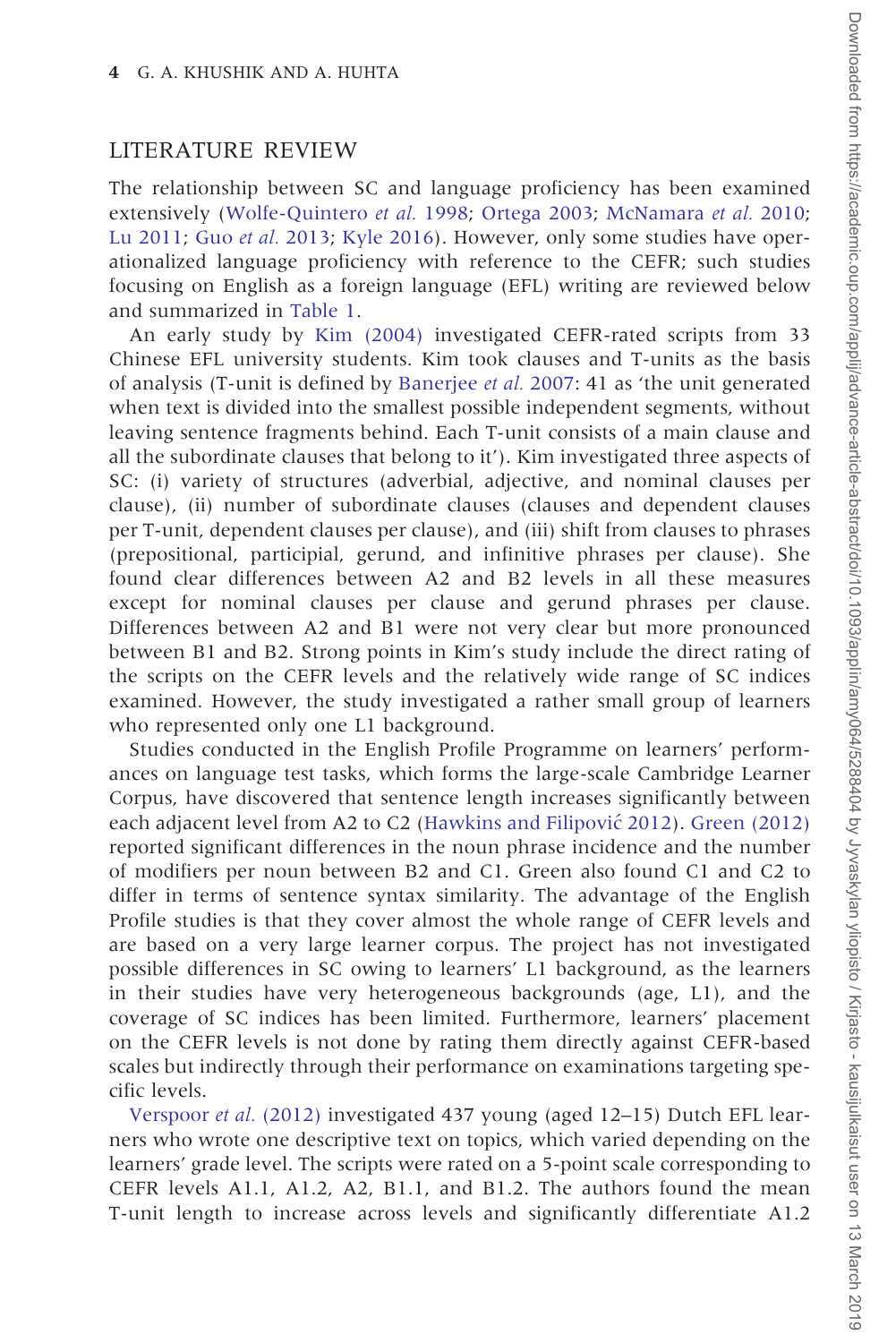| Researchers                     | Indices                                                                                                                                                                                                                | CEFR levels that the<br>indices separate                                                  |
|---------------------------------|------------------------------------------------------------------------------------------------------------------------------------------------------------------------------------------------------------------------|-------------------------------------------------------------------------------------------|
| Hawkins and<br>Filipović (2012) | Sentence length                                                                                                                                                                                                        | A2 vs B1, B1 vs B2<br>B <sub>2</sub> vs C <sub>1</sub> , C <sub>1</sub> vs C <sub>2</sub> |
| Green (2012)                    | Noun phrase incidence;<br>number of modifiers per noun;<br>sentence syntax similarity                                                                                                                                  | B <sub>2</sub> vs C <sub>1</sub><br>C1 vs C2                                              |
| Gyllstad et al.<br>(2014)       | T-unit length; clause length;<br>clauses per T-unit                                                                                                                                                                    | $A2$ vs $B1$                                                                              |
| Verspoor et al.<br>(2012)       | T-unit length                                                                                                                                                                                                          | Al vs $A2$ , $A2$ vs $B1$                                                                 |
| Kim (2004)                      | Adverbial, adjective, and nominal<br>clauses per clause; clauses and de-<br>pendent clauses per T-unit; dependent<br>clauses per clause; prepositional, par-<br>ticipial, gerund, and infinitive phrases<br>per clause | A2 vs B2 (more clearly<br>between B1/B2 than<br>between A2/B1)                            |
| Alexopoulou<br>et al. (2017)    | Sentence length; mean length of<br>clause:<br>subordinate clauses per T-unit                                                                                                                                           | $A1/A2$ to B2                                                                             |
| Lahuerta<br>Martínez (2018)     | Sentence length, compound, and<br>complex sentence ratios; coordinate<br>and dependent clause ratios; noun<br>phrases per clause                                                                                       | $A2$ vs $B1$                                                                              |

<span id="page-4-0"></span>Table 1: Previous studies on syntactic complexity in EFL writing across CEFR levels

versus B1.1 and A2 versus B1.2. They also reported the proportion of simple versus complex sentences to be a fairly good separator of levels, with the clearest leap taking place between A1.2 and A2. They further found the proportion of dependent clauses to be a particularly good separator and finite relative clauses to increase steadily across all levels but most clearly between A2 and B1.1. Although Verspoor *et al.* rated their learners' texts directly on the CEFR levels and investigated a large number of learners, their study focused on only one L1 group and covered a limited range of SC indices.

[Gyllstad](#page-24-0) et al. (2014) examined 54 Swedish EFL learners who wrote an email and a story. The three SC indices they investigated correlated significantly with the rated CEFR levels: mean length of T-units (.48), mean length of clauses (.31), and clauses per T-unit (.46). The researchers divided the texts broadly into A and B levels on the CEFR and found all three indices to separate these two broad levels. Although Gyllstad et al. used direct CEFR ratings for the texts,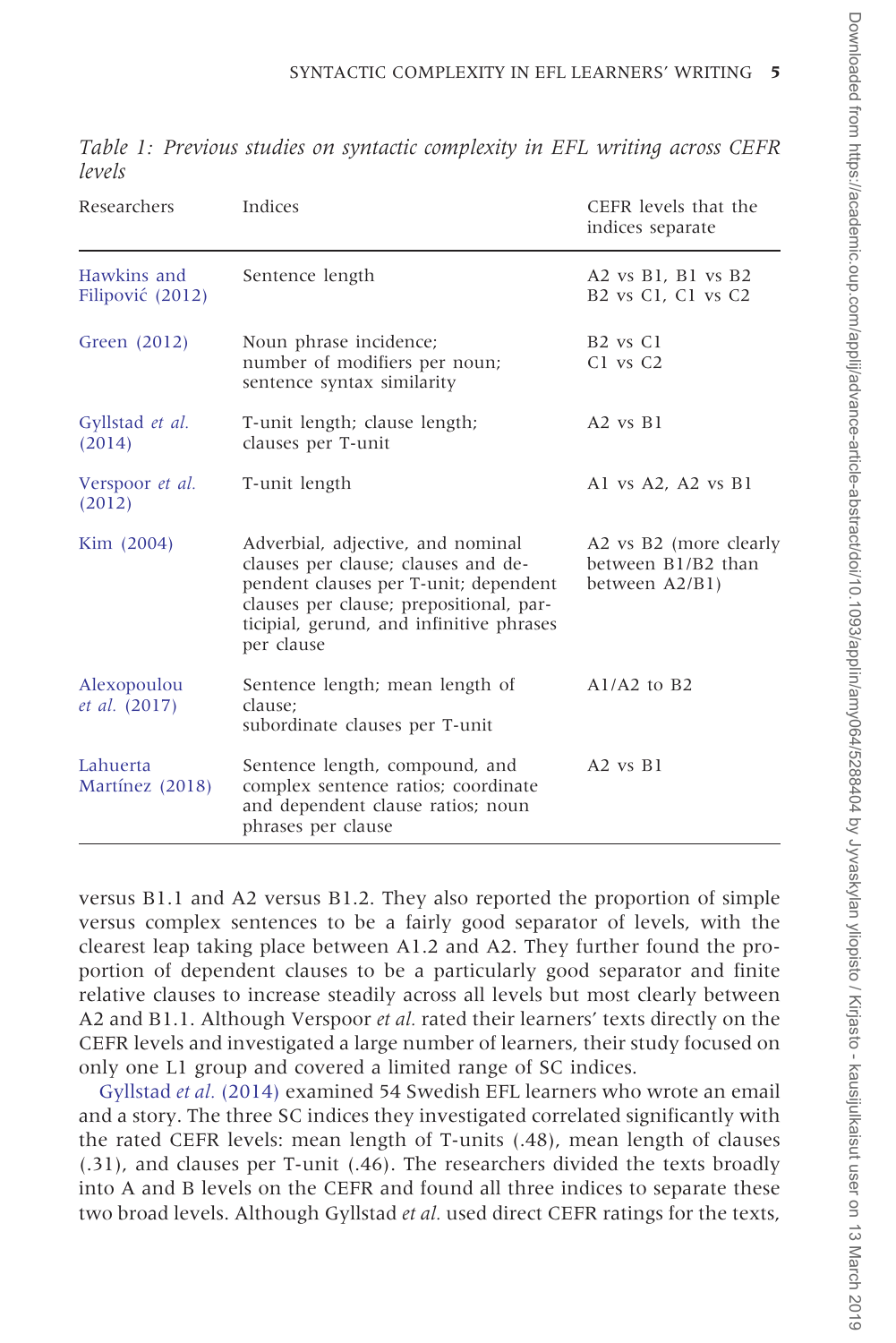they, too, investigated only one relatively small L1 group and used only a few SC indices and very broad CEFR scale categories.

[Alexopoulou](#page-24-0) et al. (2017), using the EFCAMDAT, an open-access corpus ([http://corpus.mml.cam.ac.uk/efcamdat\)](http://corpus.mml.cam.ac.uk/efcamdat), investigated SC indices in EFL writers' texts and found sentence length to increase across all CEFR levels. They also reported a clear increase in subclausal density (length of clause) from A2 to B2 and in subordination (number of subordinate clauses per T-unit) between each successive level from A1 to B2, but it is not clear if these changes were statistically significant. The study investigated the whole CEFR range by using a large data set. However, it included only three SC indices and was based on learners with varied L1s. Furthermore, the relationship between the 16 proficiency levels in the corpus and the CEFR levels is uncertain.

Finally, Lahuerta Martínez (2018) investigated 188 secondary level Spanish EFL learners who wrote on the same topic requiring an expression of opinion. The students came from two grades that presumably represented A2 and B1 levels. The study found that sentence length, compound and complex sentence ratios, coordinate and dependent clause ratios, and noun phrases per clause separated the grade levels significantly. The study was fairly large-scale, and all participants completed the same task under the same conditions. However, only one L1 group was investigated, and their placement on the CEFR levels is uncertain, as it was based on learners' grade levels.

As the present study differs from previous research in that it investigates two L1 groups of EFL learners, we complement the literature review with a scrutiny of studies that explicitly compare texts written by EFL learners with different first languages.

Apparently, the only CEFR-related study has been by [Lu and Ai \(2015\),](#page-25-0) who used international corpora to compare college-level EFL learners representing several L1 groups ( $N=200$  per group) with native English-speaking university students who all wrote argumentative essays. The design of the study and the CEFR level distributions (none of the L1 groups represented only one level) make conclusions tentative, but their results suggested that certain L1 groups differed in terms of SC at B2 and C1 levels. For example, at B2, speakers of Japanese and Chinese differed from Tswana (from the Niger-Congo language family) speakers in sentence and T-unit length, and particularly in clauses per T-unit, complex T-units per T-unit, and dependent clauses per clause/T-unit, as well as in clauses per sentence (pp. 23–24). At C1 level, Russian and German EFL learners differed in the length of production units and possibly in the proportional indices based on clauses and T-units listed above, as well as in clauses per sentence. Indices of coordination did not appear to vary with L1 at either level. Lu and Ai's study covered a wide range of SC indices and texts, and it suggests that EFL learners' syntax differs as a function of their L1 even if their CEFR level is the same. However, the fact that an unknown proportion of texts in any L1 group did not belong to the average CEFR level of the group makes these results uncertain.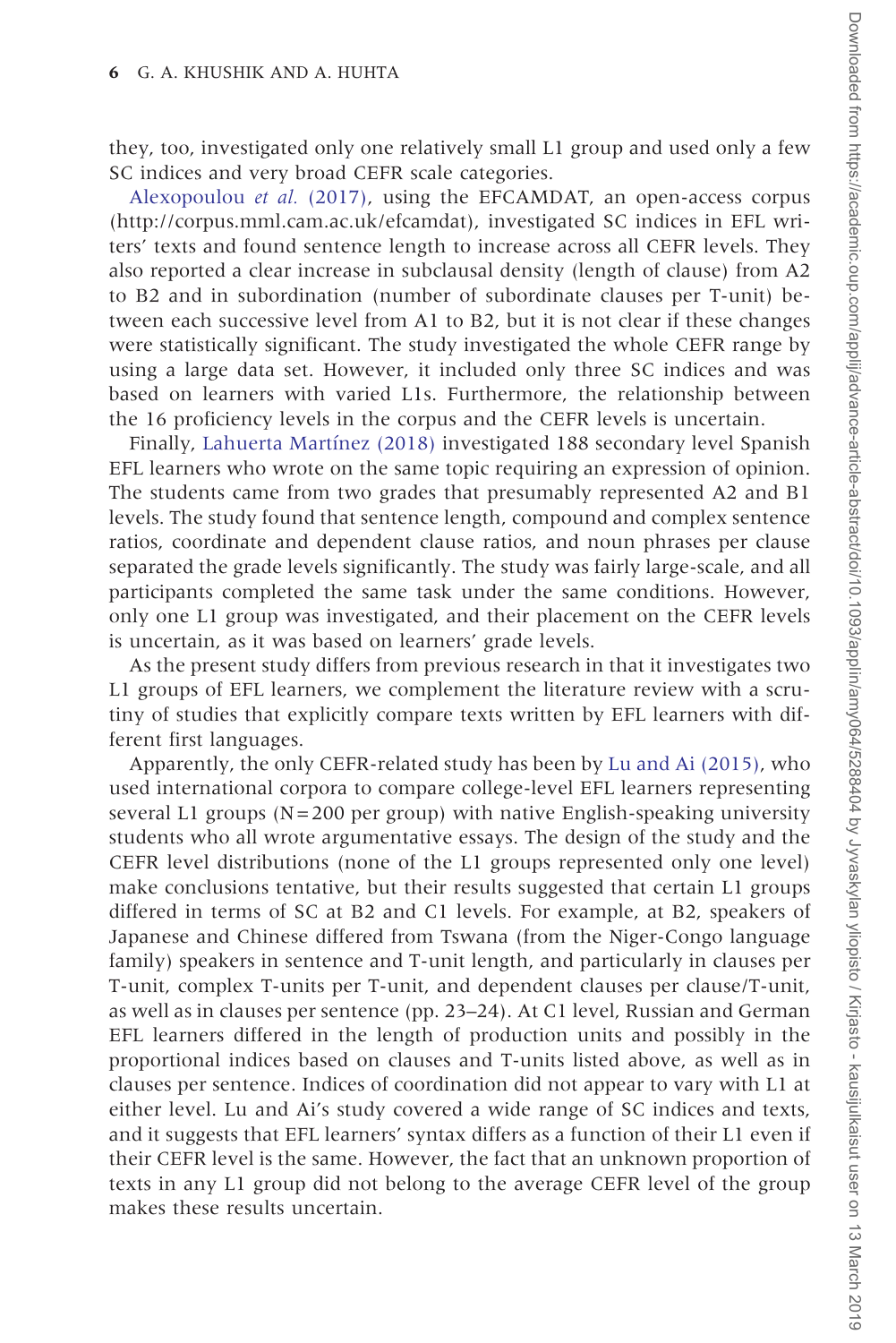Two other studies based on other proficiency frameworks than the CEFR have also compared different EFL learners. In an early study, [Bardovi-Harlig and](#page-24-0) [Bofman \(1989\)](#page-24-0) investigated clauses per T-unit with learners from five L1 backgrounds: Arabic, Chinese, Korean, Malay, and Spanish. Each group included six learners who wrote a composition that required description and possibly some argumentation. The researchers found the clause/T-unit ratio to be similar across L1 groups. Learners' English proficiency was around Test of English as a Foreign Language (TOEFL) score 550 points, which probably corresponds to B2 [\(https://](https://www.etsglobal.org/Tests-Preparation/The-TOEFL-Family-of-Assessments/TOEFL-ITP-Assessment-Series/Scores-Overview) [www.etsglobal.org/Tests-Preparation/The-TOEFL-Family-of-Assessments/TOEFL-](https://www.etsglobal.org/Tests-Preparation/The-TOEFL-Family-of-Assessments/TOEFL-ITP-Assessment-Series/Scores-Overview)[ITP-Assessment-Series/Scores-Overview](https://www.etsglobal.org/Tests-Preparation/The-TOEFL-Family-of-Assessments/TOEFL-ITP-Assessment-Series/Scores-Overview)). The study is interesting because it covered several very different L1 groups whose proficiency was established with a standardized test. It is obviously limited in terms of the number of SC indices and learners, and by the fact that learners' proficiency was established through an overall proficiency test rather than writing specifically.

Finally, [Banerjee](#page-24-0) et al. (2007) examined Chinese  $(n=159)$  and Spanish (n=116) International English Language Testing System (IELTS) test takers and explored number of dependent clauses per clause and clauses per T-unit by using a writing task requiring expression of opinions with supporting arguments (IELTS writing task 2). SC analyses were based on a sample of 42 texts across both L1 groups and six IELTS levels. Findings indicate that neither of the SC indices increased linearly across IELTS levels 3–8 in either of the groups. However, clauses per T-unit rose clearly between levels 4 and 5 (roughly A2/ B1) among the L1 Spanish, whereas for the Chinese, it started increasing from level 5 onwards and was particularly pronounced between 7 and 8 (B2/C1). The study was based on solid linkage with standardized examination levels but covered only two SC indices and a relatively small number of texts, so no statistical analyses were performance on the SC data.

The analysis of previous research indicates, first, that the picture we have about SC at different CEFR levels in EFL writing is quite sketchy. Studies that exist have covered somewhat different and often limited sets of indices. Therefore, no clear understanding emerges of the SC features that typically differentiate CEFR levels in EFL learners' writing, apart from the fact that SC usually increases as writing ability improves. Second, studies have covered only one L1 group of EFL learners or a mixture of L1 backgrounds. Hence, little is known about how comparable the CEFR levels are across learners who have different first languages, that is, we do not know to what extent previous findings on SC have been language-specific rather than general. The very few studies that compare L1 groups are somewhat inconclusive but suggest that learners' L1 might affect their SC. Third, research methods vary considerably, for example, in the number and nature of the writing task: sometimes all participants complete the same writing task(s) under the same circumstances, whereas in other studies, learners' texts are less comparable. Some studies have issues with the reliability of placing learners' texts on the CEFR levels.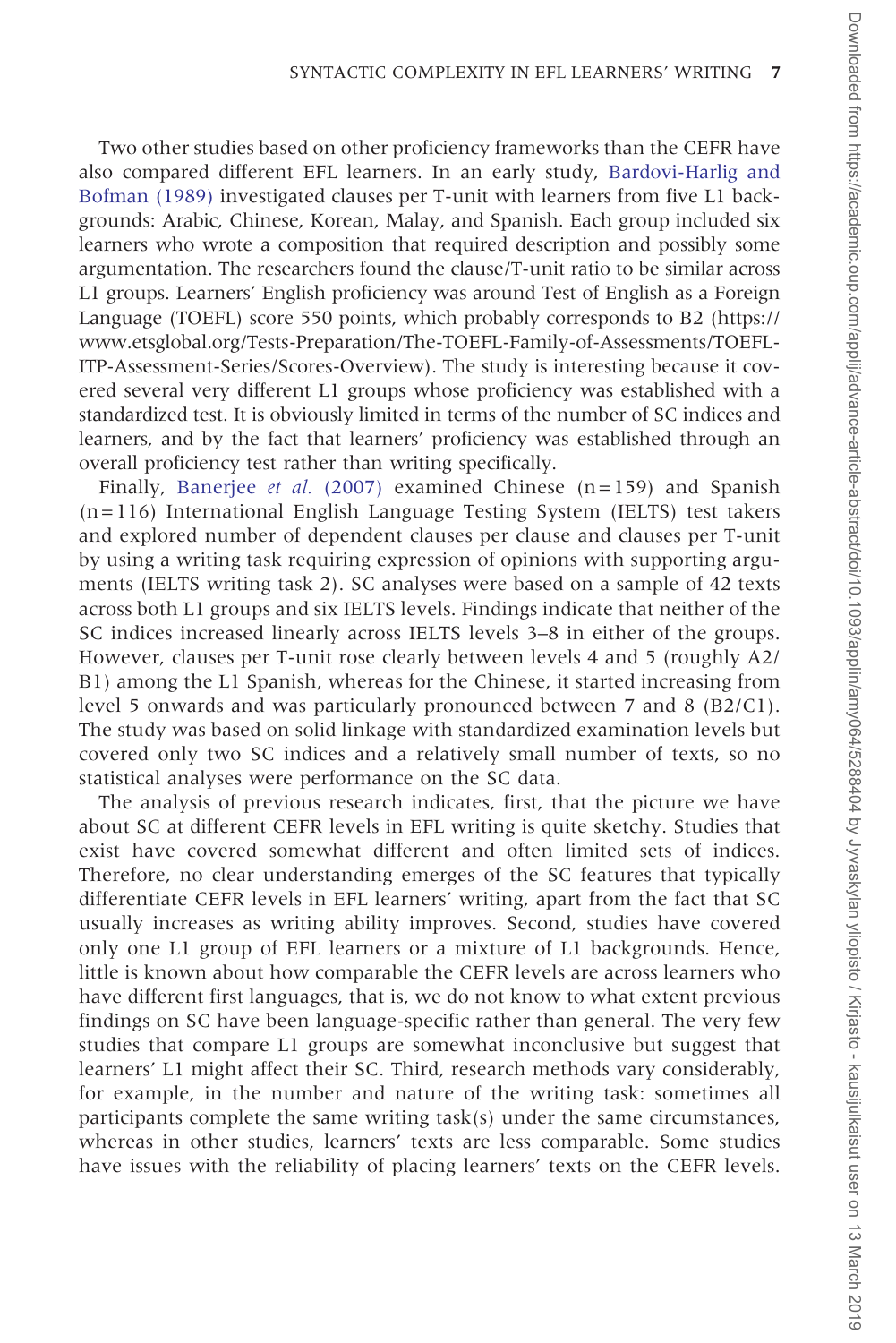Furthermore, some studies are quite small-scale, which makes the (quantitative) analyses less precise.

We will next present our aims and research questions, current study, and a description of research methodology: participants, data collection, rating of performances, and analyses. These are followed by the results organized by aspects of SC, and a discussion of the findings with reference to previous research on SC in EFL writing.

#### AIMS AND RESEARCH QUESTIONS

The present study addresses some of the issues identified in the literature review. It investigates two linguistically different groups of EFL learners in two countries with different cultural, educational, and sociolinguistic characteristics (Pakistan with an Indo-Arian language, Sindhi, and Finland with a Finno-Ugric language, Finnish). The learners were in the same age and ability range (from A1 to B1 in EFL writing), and they completed the same writing task under the same conditions. Learners' texts were multiply rated on the CEFR scale, and the ratings were analysed to ensure their quality. Thus, the design allows us to investigate SC across three CEFR levels in EFL writing and to find out to what extent the CEFR levels are comparable linguistically across different L1 groups.

We investigate SC by using two automated applications developed for analysing English: L2 Syntactic Complexity Analyzer (L2SCA; [Lu 2010\)](#page-25-0) and Coh-Metrix ([Graesser](#page-24-0) et al. 2004), which allows us to process the large number of texts involved in the study (about 1,150 texts). We cover almost 30 indices of SC (see [Table S2 and S3](https://academic.oup.com/applij/article-lookup/doi/10.1093/applin/amy064#supplementary-data)). There are several reasons for including so many indices. First, complexity is a multidimensional construct, as was described earlier, and so is SC. Bulté [and Housen \(2012\)](#page-24-0) list over 30 SC measures used in research, divisible into at least sentential, clausal, and phrasal levels. As our review of CEFR-related SC studies indicates, one of the weaknesses in many studies is the limited range of measures. More generally, too, SLA research on SC has suffered from limited validity as the measured SC construct narrows down because too few indicators are investigated (Bulté [and Housen](#page-24-0) [2012,](#page-24-0) [2014,](#page-24-0) [2018](#page-24-0)). Second, the relationship between different SC indices and L2 proficiency is not clear: the results vary between studies [\(Lu and Ai](#page-25-0) [2015\)](#page-25-0). All this speaks for including a wide range of SC indices in research. It should be recognized, however, that many of these measures overlap and tap more than one dimension or level of complexity. Thus, they can be seen as hybrid rather than independent measures of complexity (Bulté [and Housen](#page-24-0) [2012:](#page-24-0) 10).

The study has two aims: (i) to investigate the linguistic basis of the CEFR levels in EFL writing by examining which SC features might distinguish different levels, and (ii) to examine to what extent SC in EFL might vary across two very different first language groups.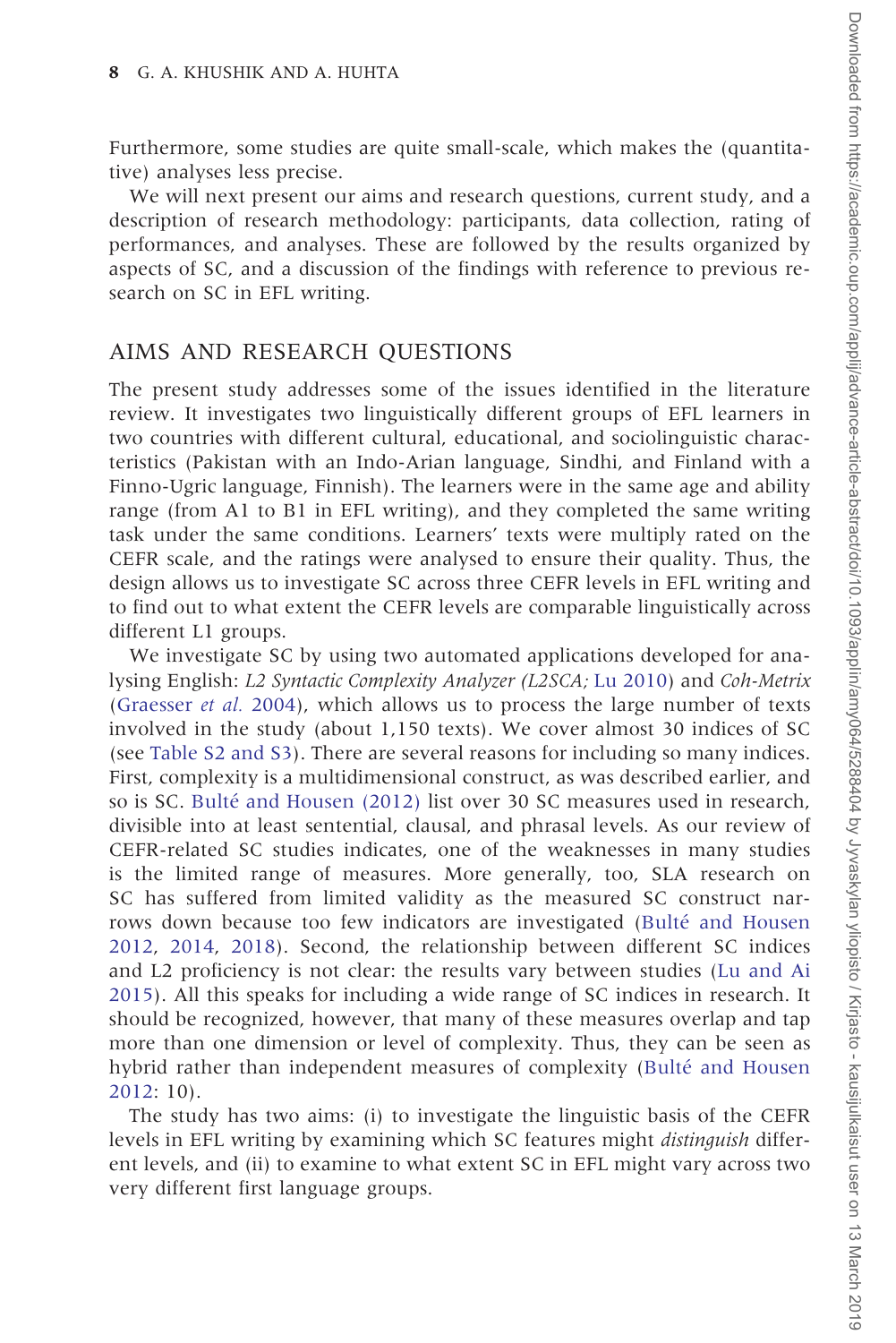The research questions (RQs) were:

- 1 What SC features in argumentative essays written by Sindhi and Finnish EFL learners distinguish between CEFR levels A1, A2, and B1?
- 2 Which SC features differ or remain the same between the Sindhi and Finnish EFL learners when their CEFR writing levels are the same?

#### METHODOLOGY

#### **Participants**

The participants were EFL learners in grades 8–12 from Pakistan and Finland, aged 13–18. There were 868 Sindhi-speaking learners from 31 schools in Pakistan and 287 Finnish-speaking learners from 12 schools in Finland. School selection was based on the researchers' contacts with the schools in the two countries. Different types of schools (city, town, countryside; public, private) were chosen to cover students with a range of backgrounds. Hence, the Pakistani sample included public (i.e. government) schools (13), as well as private (9) and semi-private (9) schools. With one exception, Sindhi, rather than English, was the medium of instruction in these schools. For Finland, the participating schools were public and the language of instruction was Finnish. The heterogeneity of the educational system in Pakistan (see below) and our desire to cover that variation adequately were the main reasons for taking a larger sample of students from Pakistan.

The participants represent two very different first languages as well as educational, cultural, and sociolinguistic contexts. Typologically, the languages differ, Sindhi being an Indo-Arian (Indo-European) and Finnish being a Finno-Ugric language. English plays an important but different role in both countries. In Pakistan, a former British colony, English is an official language with Urdu and has a very high status. There are also English-medium newspapers and television channels. However, students' proficiency in English is very uneven because of large differences in parents' socio-economic background, the quality and resources available for teaching in schools, and, therefore, access to English both in and out of school ([Shamim 2008\)](#page-25-0). According to [Rahman \(2001:](#page-25-0) 242), English is a second language for the 'affluent, highly educated people and a foreign language for all educated others'. In Finland, English has no official status, but it is the most popular foreign language that over 90 per cent of secondary-level students study. English is very much present in the media (e.g. films are not dubbed) and in young people's free time. Compared with Pakistan, Finnish schools are more homogeneous at least in compulsory education: between-school differences are the smallest among the Organization for Economic Co-operation and Development (OECD) countries and, thus, the effect of individual schools on outcomes is quite small [\(OECD](#page-25-0) [2016:](#page-25-0) 226).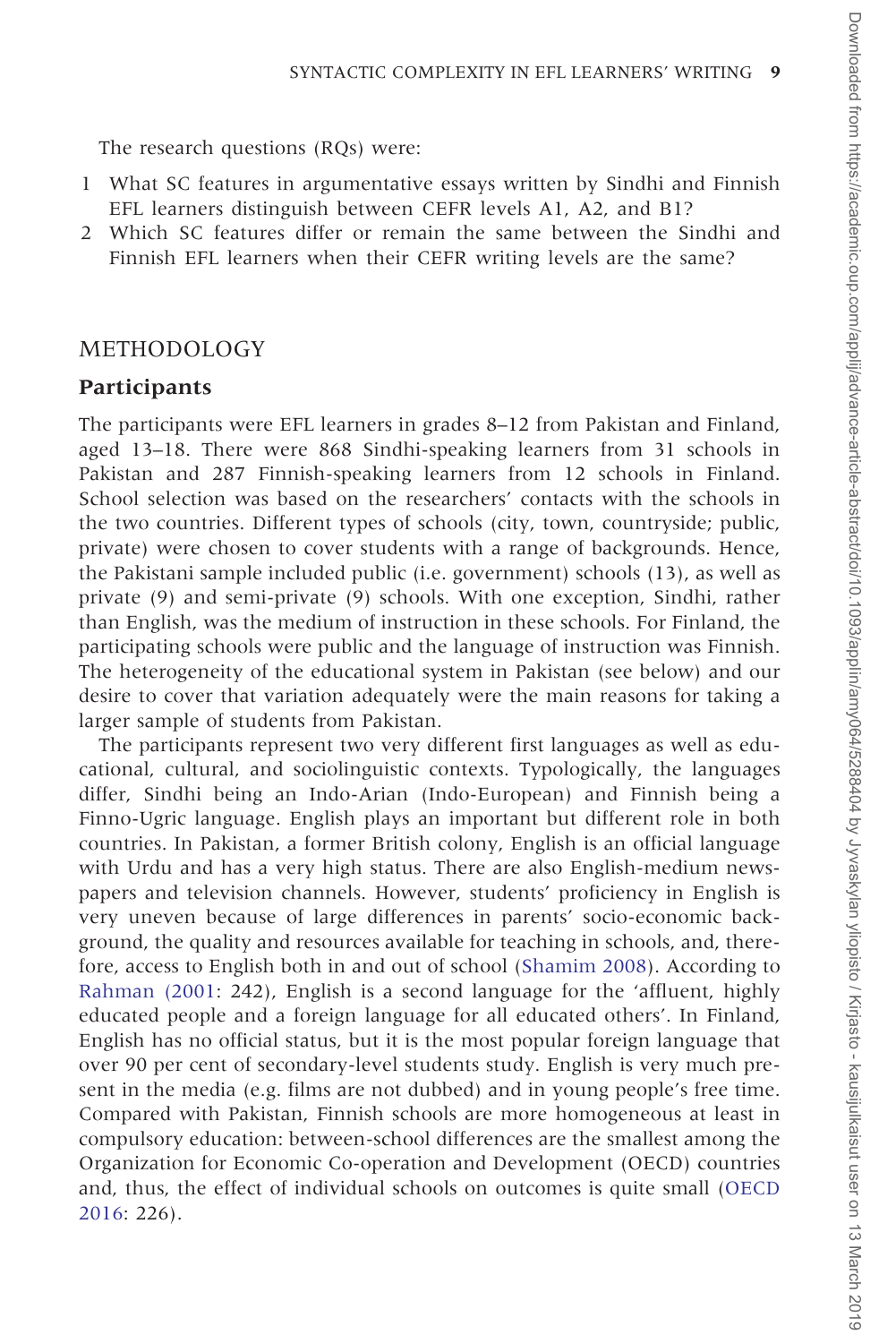### Data collection

Data were collected as part of larger studies in which the learners completed several writing tasks in English during their regular lessons. The current study focuses on an argumentative essay in which learners were asked to state their own opinion on a given issue (should mobile phones be allowed in the schools) and give reasons for their opinion (Appendix 1, in [Supplementary](https://academic.oup.com/applij/article-lookup/doi/10.1093/applin/amy064#supplementary-data) [Data](https://academic.oup.com/applij/article-lookup/doi/10.1093/applin/amy064#supplementary-data)). The task elicited, thus, a variety of academic English.

Informed consent was obtained from the students, and the researchers explained task instructions (orally in Sindhi and Urdu in Pakistan; in Finnish in Finland) and supervised task completion. Ample but limited time was given to the participating students to complete the tasks.

## Rating procedure

The essays were rated on a 6-point scale compiled from several CEFR writing scales (see [Huhta](#page-25-0) et al. 2014). The Finnish scripts had been collected in an earlier project; data collection and rating procedures in Pakistan were modelled on that project. In both countries, the raters were English language experts with master's or doctoral degrees in English. Raters' training sessions comprised an introduction to the scale, rating of sample performances, and discussion of the ratings.

Each Finnish script was judged by two raters and each Pakistani script by four to seven raters; in total, there were three Finnish and 14 Pakistani raters. Two of these Finnish raters rated about 30 per cent of the Pakistani scripts to increase the comparability of the assessments. Ratings were analysed with multifaceted Rasch analysis program Facets ([Linacre 2009\)](#page-25-0). The fair average values from Facets were the basis of the placement of the texts on the CEFR levels. Rating quality was controlled with reference to the Infit values ([Engelhard 1994](#page-24-0)); three misfitting and/or too lenient/severe raters were removed to increase data quality (see Appendix 2 in [Supplementary Data](https://academic.oup.com/applij/article-lookup/doi/10.1093/applin/amy064#supplementary-data) for details).

## Preparing the corpus

Before automated analyses, corpora are often 'cleaned' to remove issues that can distort the results. No hard and fast guidelines exist, but [McNamara](#page-25-0) et al. [\(2014:](#page-25-0) 155–6) state that when corrections are made, they should be carried out systematically. After examining the effect of potentially problematic issues, we corrected minor spelling errors, added missing sentence final punctuation marks, and deleted learners' comments. Extremely short texts (under 10 words), texts written in L1, and texts copied from another student were also removed. We noticed that particularly missing sentence final punctuation affects all SC indices based on sentence length. Apart from spelling errors, other linguistic errors were not corrected.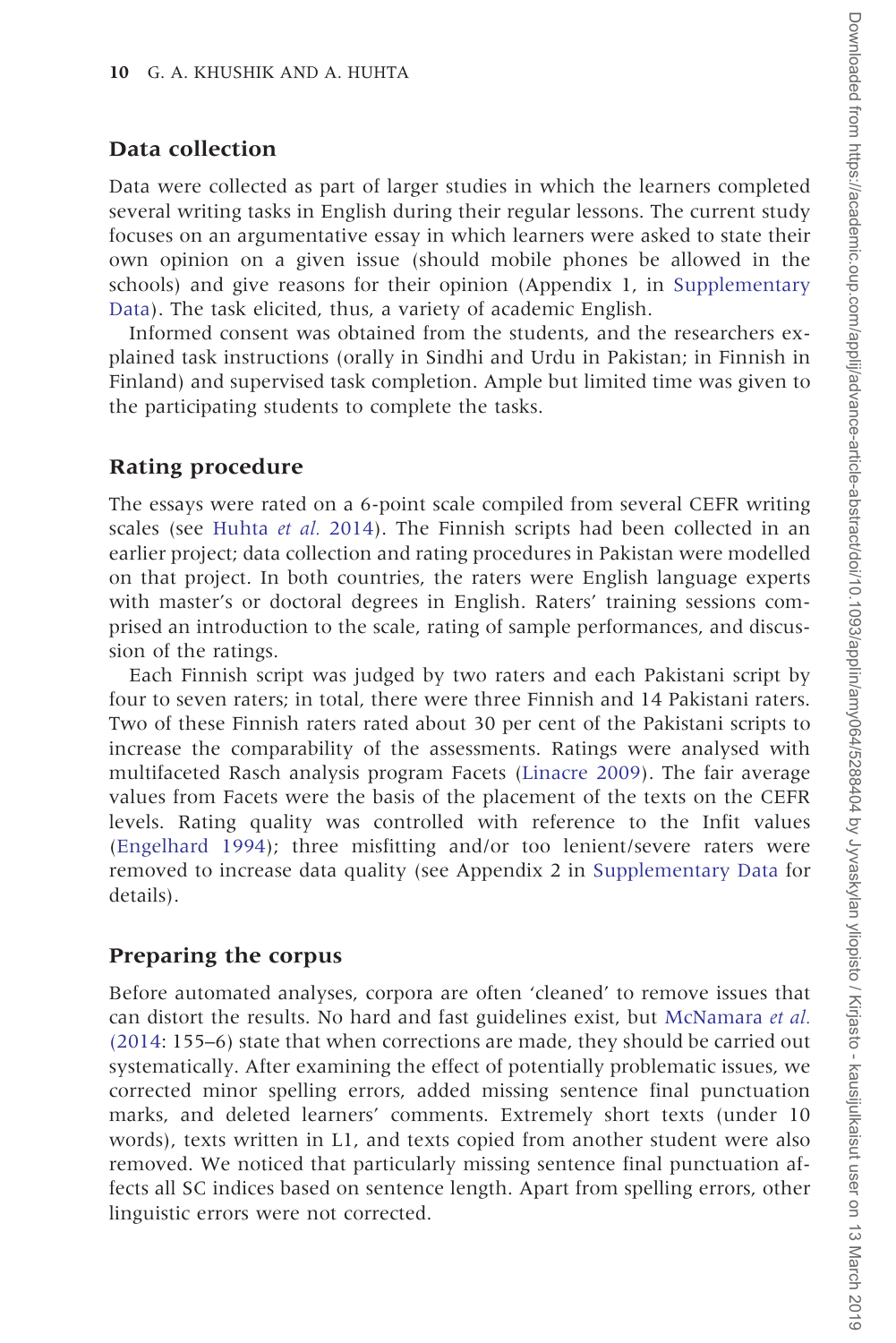## ANALYSIS

## Extraction of syntactic complexity features

Two automated applications were used to extract 28 features to cover the multidimensional SC construct as comprehensively as possible. The first application was L2 Syntactic Complexity Analyzer (L2SCA; [Lu 2010](#page-25-0)) and the second was Coh-Metrix [\(Graesser](#page-24-0) et al. 2004). [Tables S2 and S3](https://academic.oup.com/applij/article-lookup/doi/10.1093/applin/amy064#supplementary-data) list all SC indices and define them.

## Statistical analyses

We first identified and removed multivariate outliers on Mahalanobis Distance tests in SPSS for groups of SC indices. Descriptive statistics were computed separately for the two language groups [\(Tables S6–S9](https://academic.oup.com/applij/article-lookup/doi/10.1093/applin/amy064#supplementary-data), SUPPORTING INFORMATION). To answer RQ1, a series of multivariate analyses of variance were first run for each dimension or combination of dimensions of indices to account for Type I error. These were followed by univariate analyses and pairwise comparisons to determine which indices distinguish the CEFR levels. For RQ2, t-tests were used for comparing the two learner groups.

## RESULTS

We first provide an overview of the distribution of the texts across the CEFR levels. Table 2 shows that the number of texts in each category (level/L1) differed; however, even in the smallest category, there were 65 texts.

## Research Question 1

The results relating the RQ1 (whether SC indices distinguish the CEFR levels) are presented first, separately for each SC dimension. For convenience, we refer to the two language groups by using the names of the countries they come from (Pakistan and Finland). We display the findings as error-bar charts because they are effective in communicating a large number of comparisons; the detailed descriptive statistics and the numerical results of univariate and pairwise analyses are presented in online [Supplementary Data](https://academic.oup.com/applij/article-lookup/doi/10.1093/applin/amy064#supplementary-data). The error-bar charts also display how the two L1 groups (Sindhi and Finnish) compared, but

Country A1 A2 B1 Finland (per cent) 65 (22.7) 100 (34.8) 122 (42.5)

Pakistan (per cent) 446 (51.4) 324 (37.3) 98 (11.3)

Table 2: Distribution of learners' writings across the CEFR levels in the two countries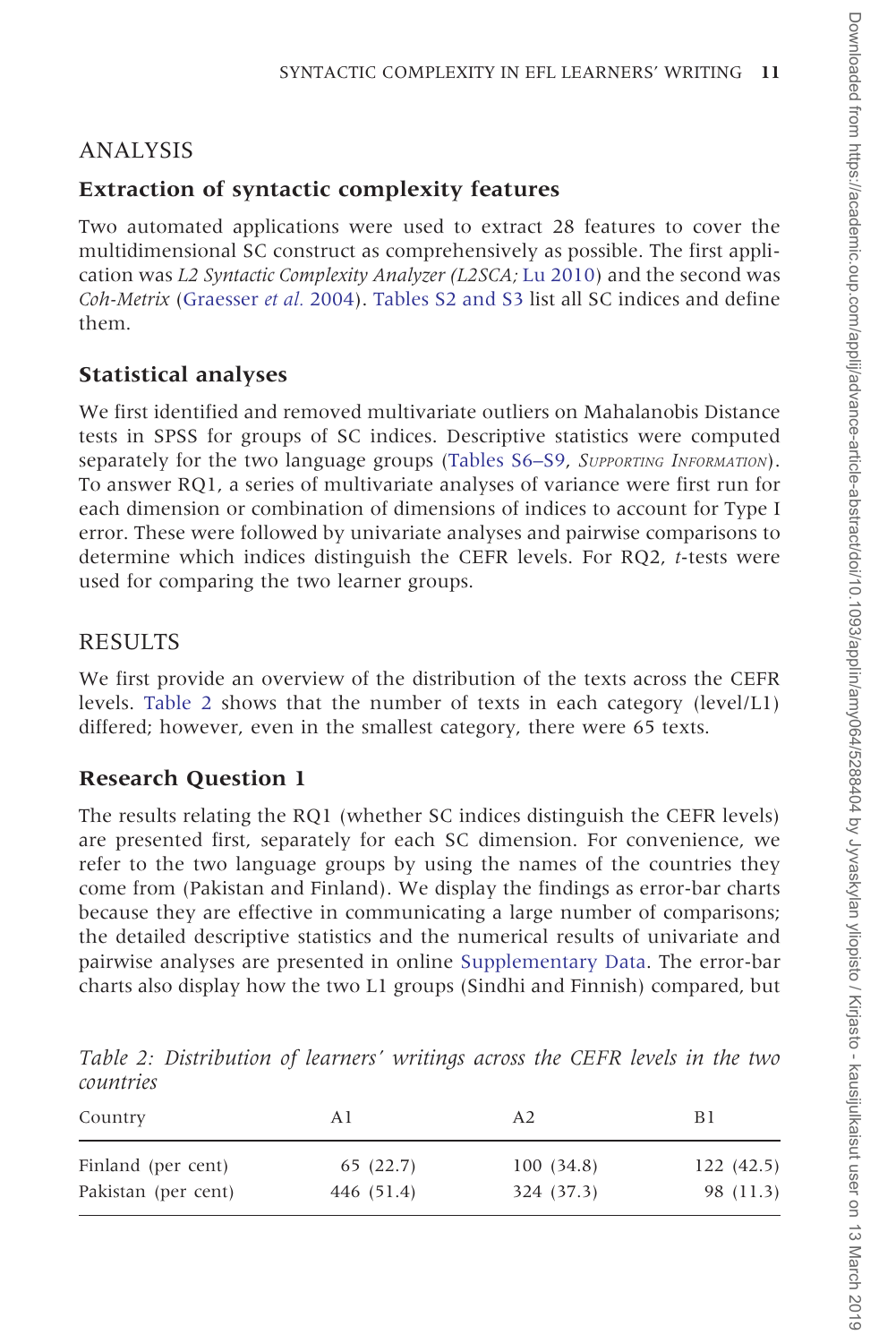<span id="page-11-0"></span>we will give an account of those findings (RQ2) only after describing the results related to the CEFR levels.

#### Length of production units

First, an overall multivariate analysis of the length of production unit indices was conducted; it indicated significant differences across the CEFR levels in both learner groups ([Table S4](https://academic.oup.com/applij/article-lookup/doi/10.1093/applin/amy064#supplementary-data)). Overall, the mean lengths of the production units distinguished the CEFR levels in both countries and for almost all the three CEFR levels included in the study. Figure 1 shows the error-bar charts for four length measures and displays the means and 95 per cent confidence intervals for the two language groups and three CEFR levels in each group (for descriptive statistics and the numerical results of univariate and pairwise



Figure 1: Error-bar charts for differences in the length of production units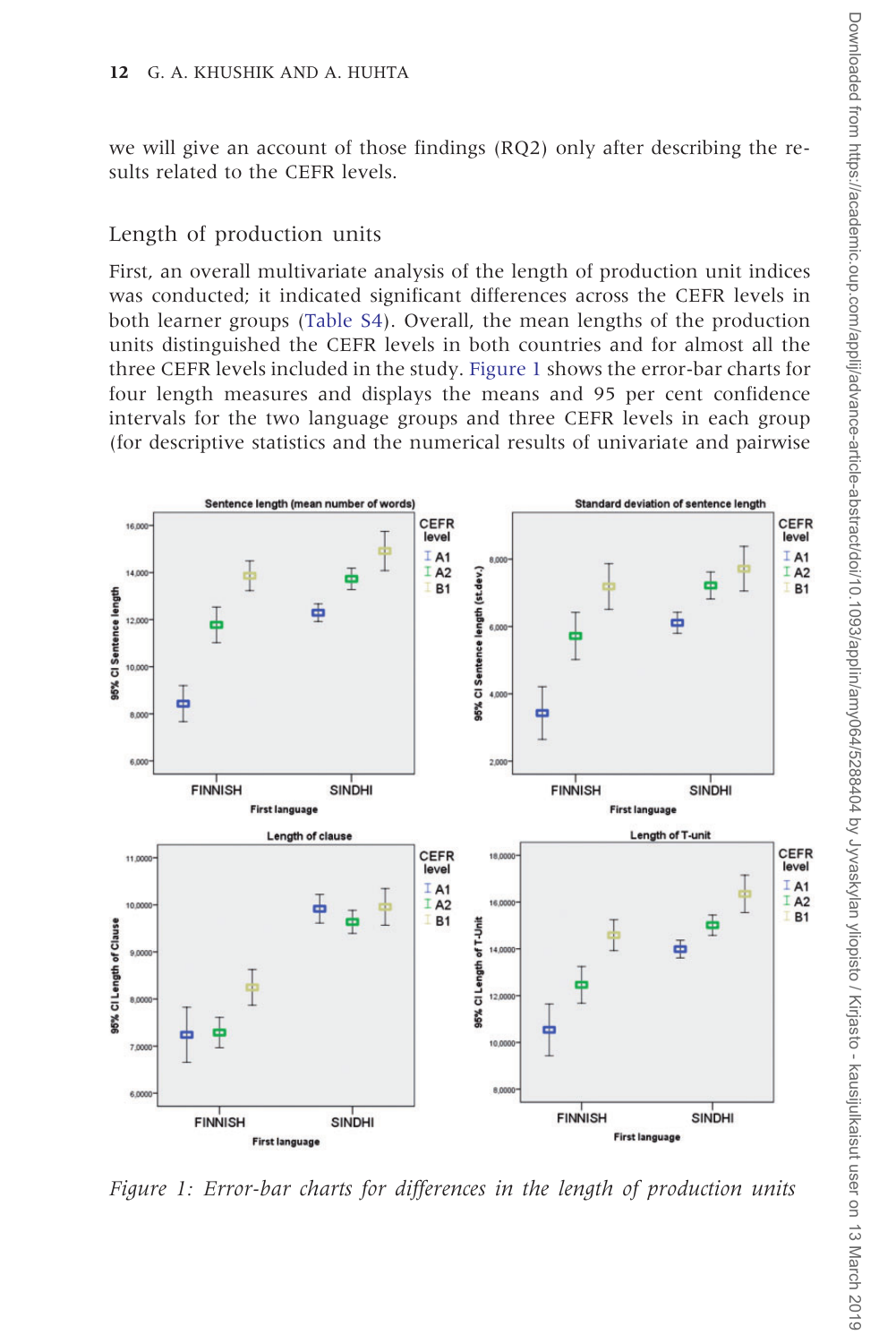analyses, see [Table S5 and S9\)](https://academic.oup.com/applij/article-lookup/doi/10.1093/applin/amy064#supplementary-data). Particularly sentence and T-unit lengths and mean standard deviation of sentence length differentiated the CEFR levels; length of clauses did not separate the levels in most cases. The effect sizes (partial eta squares) were high in Finland (e.g.  $\eta^2$ =.248 for sentence length,  $\eta^2$ =.186 for standard deviation of sentence length, and  $\eta^2$ =.104 for T-unit length) and with medium effect sizes in Pakistan (highest was  $\eta^2$ =.056 for sentence length). The univariate analyses indicated that separation was clearer between A1 and A2 than between A2 and B1 (i.e. effect sizes were larger for the former).

### Subordination, coordination, and phrasal sophistication

Multivariate analyses indicated significant differences across CEFR levels ([Table S4\)](https://academic.oup.com/applij/article-lookup/doi/10.1093/applin/amy064#supplementary-data). Indices of subordination showed fairly good separation between CEFR levels, particularly for A1 versus B1, but also between adjacent levels ([Figure 2;](#page-13-0) [Table S6 and S10\)](https://academic.oup.com/applij/article-lookup/doi/10.1093/applin/amy064#supplementary-data). Effect sizes ranged only from small to medium, however. The best separators were complex T-units per T-unit and dependent clauses per clause followed by clauses per T-unit; separation was clearer in Finland. Indices of coordination did not separate CEFR levels in either L1 group ([Figure 3\)](#page-14-0). Among the indices of phrasal sophistication, verb phrases per T-unit was a significant separator with medium effect size in both countries ([Figure 4\)](#page-15-0).

Working memory load, referencing expressions, and syntactic variability and simplicity

In this group of indices, too, the multivariate analyses demonstrated significant differences across CEFR levels ([Table S4\)](https://academic.oup.com/applij/article-lookup/doi/10.1093/applin/amy064#supplementary-data). Particularly modifiers per noun phrase, left embeddedness, and minimal edit distance [\(Figure 5\)](#page-16-0) separated CEFR levels, more clearly in Finland ([Tables S7 and S11\)](https://academic.oup.com/applij/article-lookup/doi/10.1093/applin/amy064#supplementary-data). Minimal edit distance, an index of syntactic variety, achieved the highest effect size  $\binom{2}{n}$ =.079) but only among the Finns. Syntactic simplicity z-score and syntactic structural similarity showed no differences. Modifiers per noun phrases behaved in a different way compared with the other significant SC indices: it exhibited a non-linear relationship with the CEFR levels. The values for this index decreased from A1 to A2 (from .215 to .156) but then increased at B1 (from .156 to .217; [Table S7](https://academic.oup.com/applij/article-lookup/doi/10.1093/applin/amy064#supplementary-data)).

## Phrasal density

All phrasal density measures related to SC demonstrated some ability to distinguish CEFR levels in either or both of the countries ([Figure 6a, b;](#page-17-0) [Tables S8](https://academic.oup.com/applij/article-lookup/doi/10.1093/applin/amy064#supplementary-data) [and S12\)](https://academic.oup.com/applij/article-lookup/doi/10.1093/applin/amy064#supplementary-data); multivariate analyses also indicated significant differences across levels ([Table S4\)](https://academic.oup.com/applij/article-lookup/doi/10.1093/applin/amy064#supplementary-data). For the Finns, the best separators were noun phrase and infinitive density with fairly large effect sizes ( $\eta^2$ =.102 and  $\eta^2$ =.081, respectively) followed by gerund and negation densities, and, less so, verb and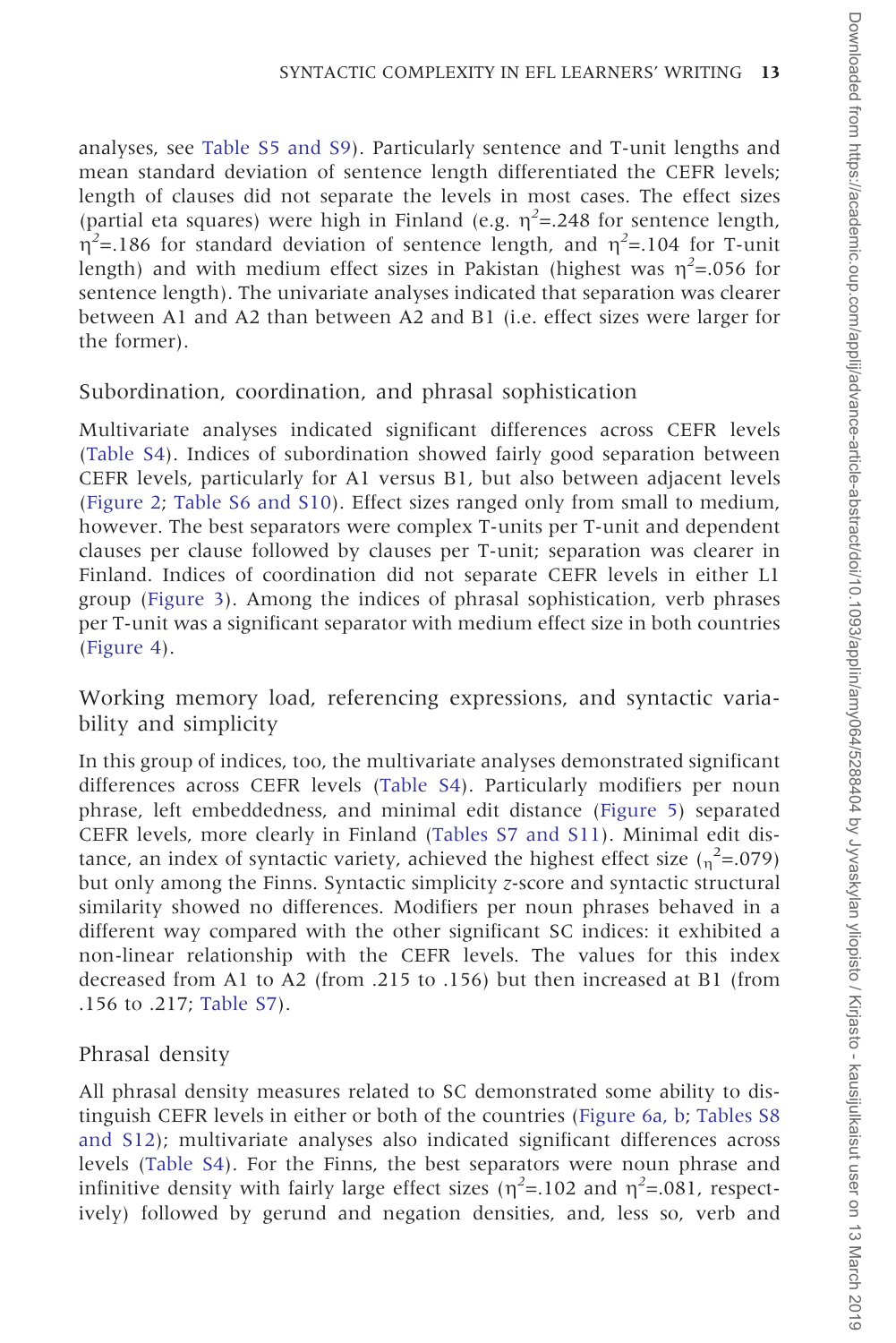<span id="page-13-0"></span>

Figure 2: Error-bar charts for differences in subordination

adverbial phrase densities. In Pakistan, only negation and infinitive density clearly differentiated CEFR levels (with moderate effect sizes;  $\eta^2$ =.043 and  $\eta^2$ =.034, respectively), even if preposition, verb phrase, and gerund densities demonstrated some separation. No clear pattern emerged as to whether these indices were better separators in the lower (A1 vs A2) or higher proficiency range (A2 vs B1).

### Research Question 2

Our second research question concerned comparability of SC between the Finnish and Sindhi EFL learners whose texts represented the same CEFR levels. Multivariate analyses of all 28 SC indices comparing the L1 groups indicated large overall differences at all three CEFR levels [\(Table S10\)](https://academic.oup.com/applij/article-lookup/doi/10.1093/applin/amy064#supplementary-data), which warrants more detailed comparisons.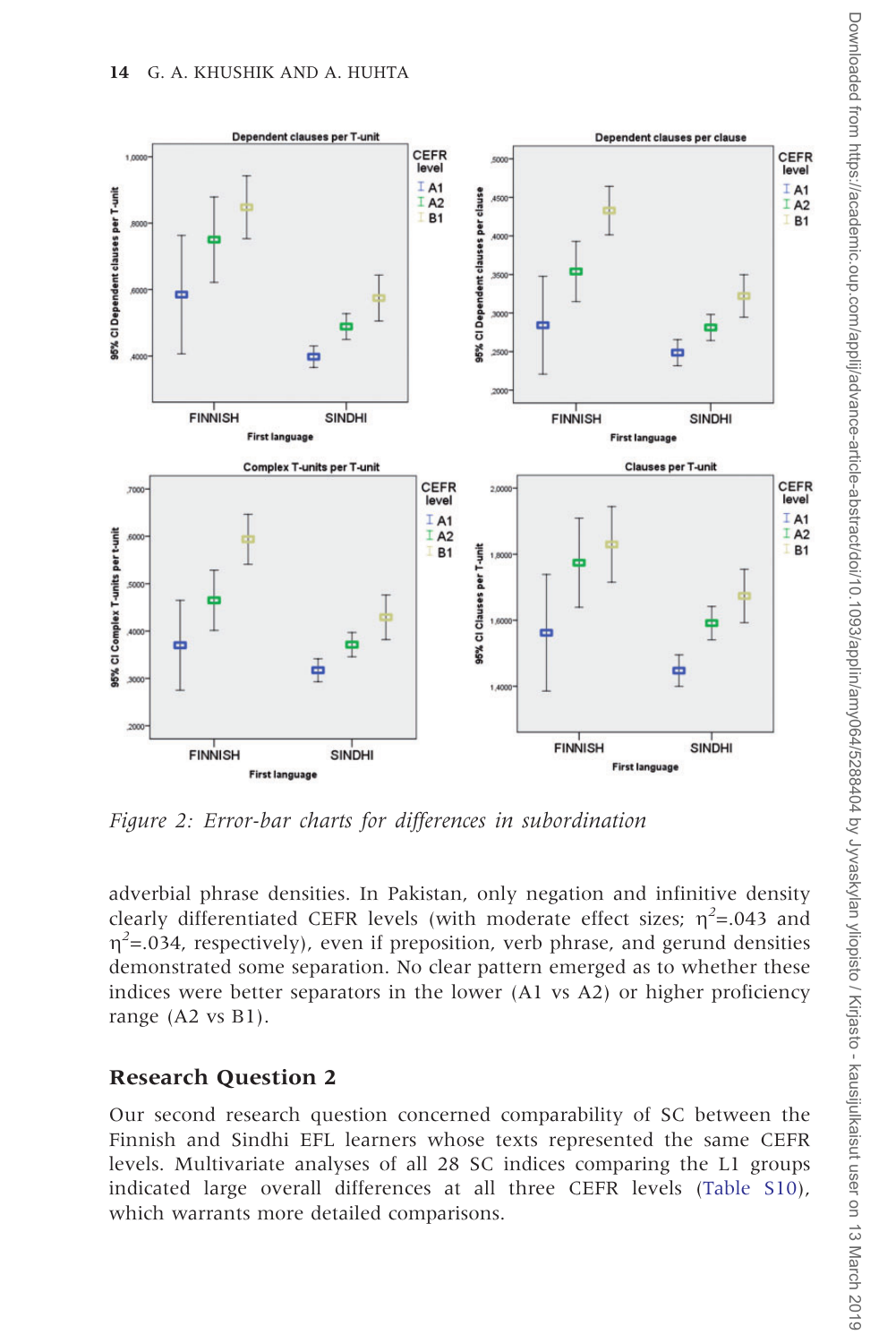<span id="page-14-0"></span>

Figure 3: Error-bar charts for differences in coordination

[Figures 1–6](#page-11-0) that display differences across CEFR levels also show where similarities and differences between the two L1 groups were found. We summarize these with three tables. [Table 3](#page-19-0) lists the SC indices that remained the same in both L1 groups, whereas [Tables S18 and S19](https://academic.oup.com/applij/article-lookup/doi/10.1093/applin/amy064#supplementary-data) detail the differences (for exact numerical results, see [Tables S14–S16](https://academic.oup.com/applij/article-lookup/doi/10.1093/applin/amy064#supplementary-data)).

Overall, there were more differences in SC between the two L1 groups than there were similarities. [Table 3](#page-19-0) shows that no index remained the same across all three CEFR levels and only three did so at two levels: clauses per sentence and two density indices (negation and adverbial phrase density), and possibly verb phrases per T-unit. Most SC indices differed significantly between the groups at every CEFR level; the differences were more numerous at A2 and B1 where 22 or 23 of the 28 SC indices separated the L1 groups. Conversely, level A1 was more similar across the two groups than the other levels, as the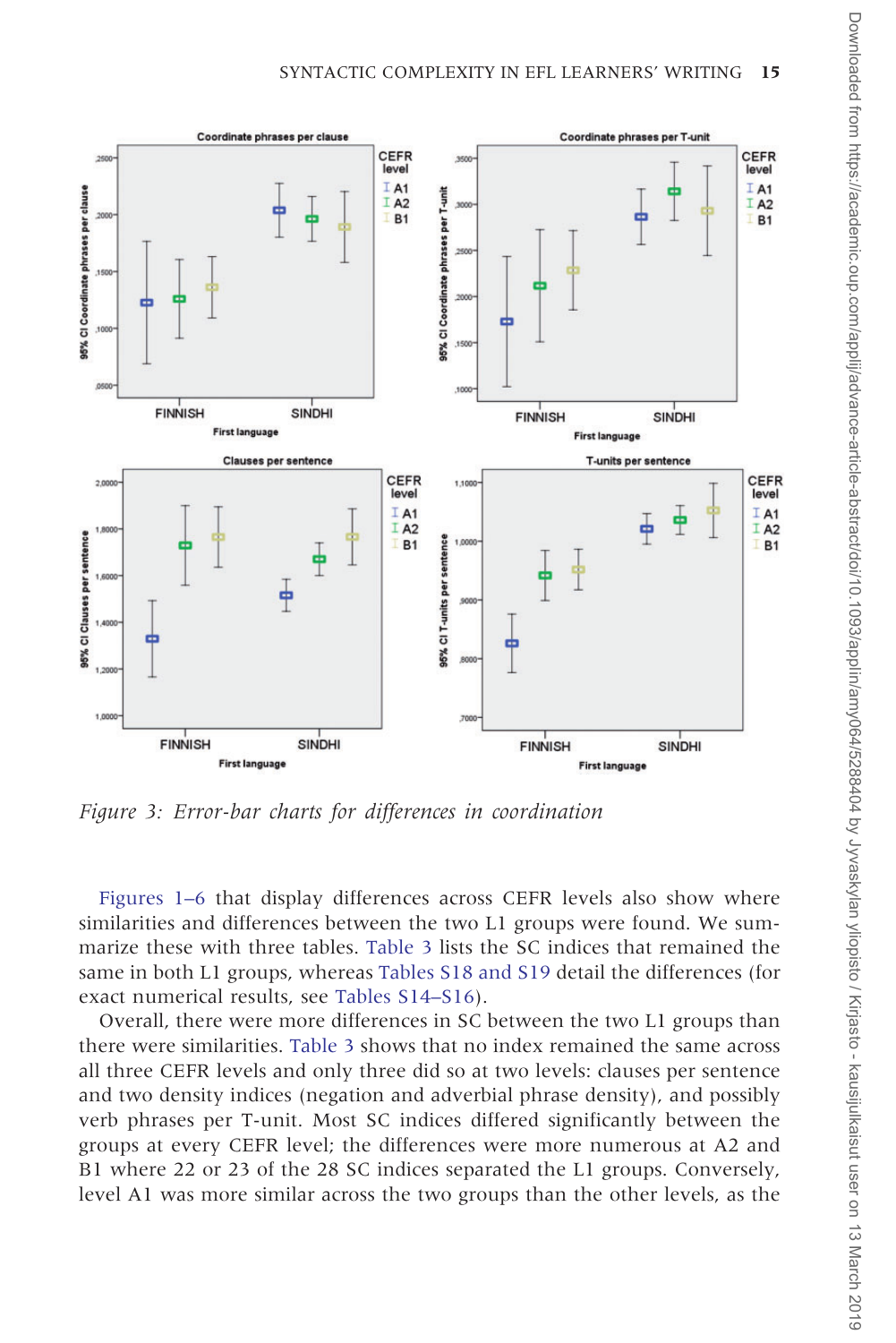<span id="page-15-0"></span>

Figure 4: Error-bar charts for differences in phrasal sophistication

values of as many as 13 of the 28 SC indices were the same. In contrast, only five or six indices remained the same at A2 and B1.

A closer look at the dimensions/levels of SC reveals that the largest differences occurred in the measures of length of the production unit: the Sindhi speakers wrote longer sentences, clauses, and T-units across all levels (see [Figure 1](#page-11-0) and [Tables S14–S16\)](https://academic.oup.com/applij/article-lookup/doi/10.1093/applin/amy064#supplementary-data). The differences were largest at A1 where the effect sizes (Cohen's d) varied from 1.228 for sentence length to .928 for clause length. Differences were found also at A2 and B1 but with somewhat smaller effect sizes, with clause length being the clearest separator ( $d = .986$  at A2;  $d =$ .828 at B1).

Sindhi speakers used more coordination (T-units per sentence, coordinate phrases per clause or T-unit), particularly at A1 and A2, whereas Finns used more subordination, especially at A2 and B1 (dependent clauses per clause or T-unit, complex T-units per T-unit). The Coh-Metrix indices of general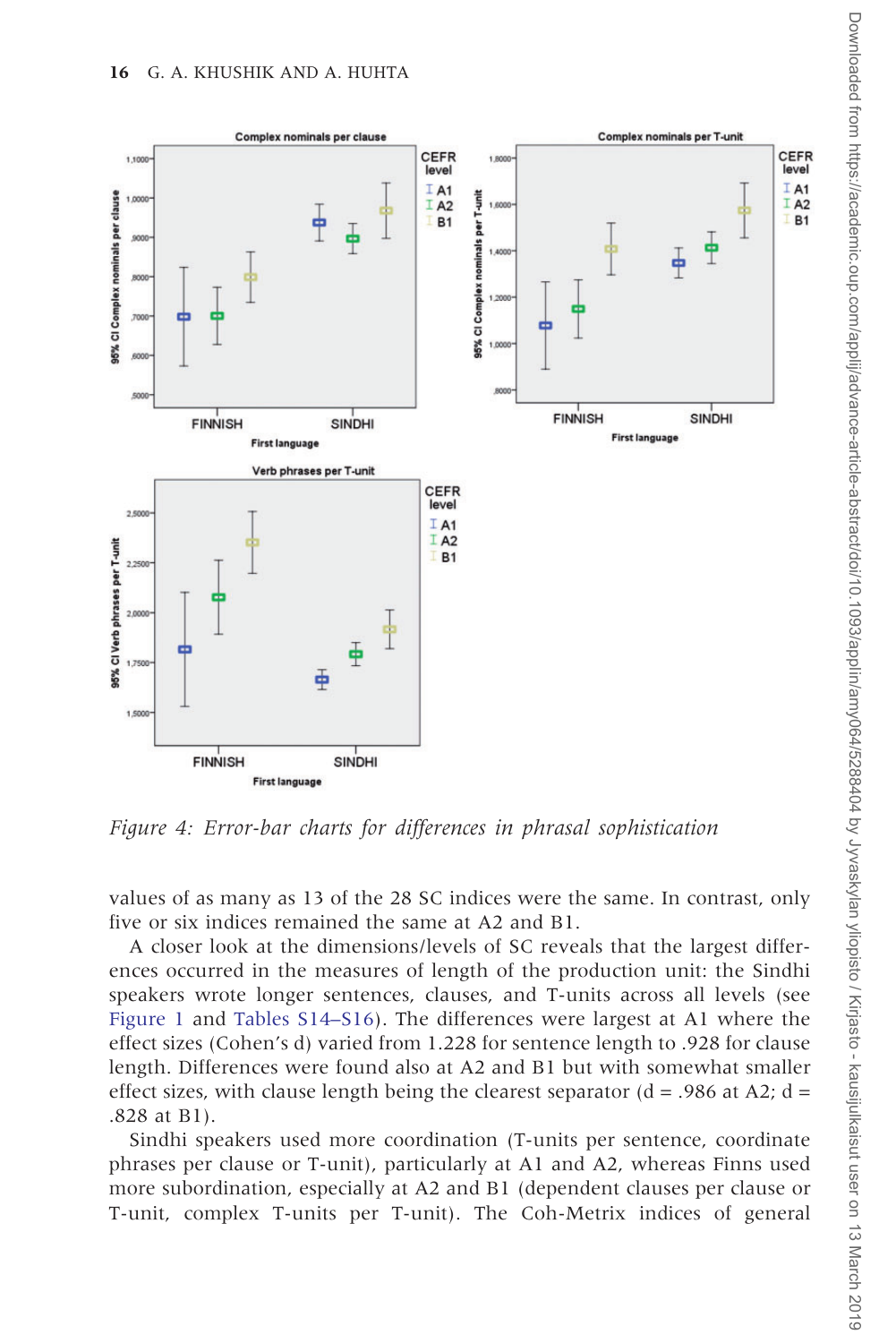<span id="page-16-0"></span>

Figure 5: Error-bar charts for differences in working memory load, referencing expressions, and syntactic variety and simplicity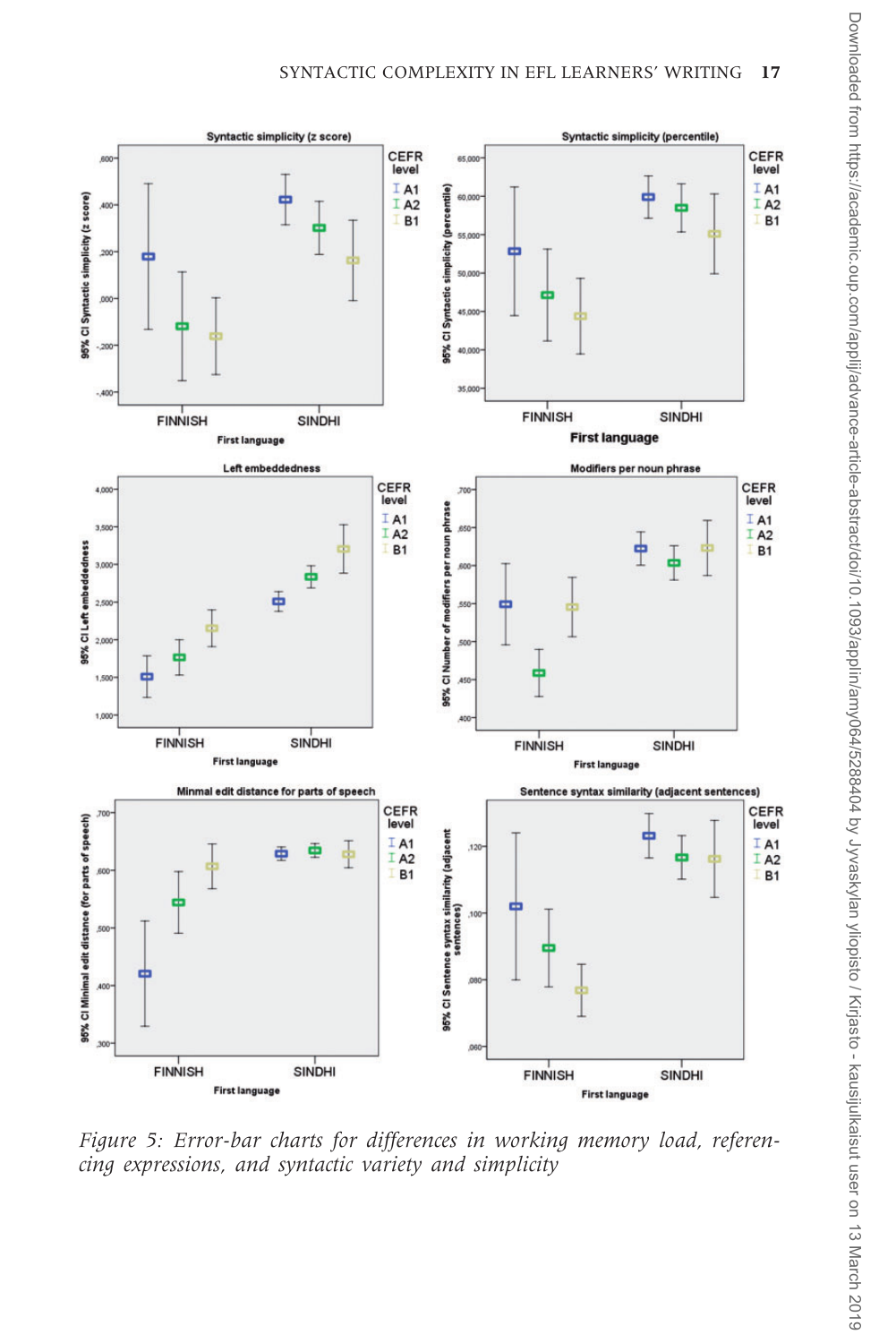<span id="page-17-0"></span>

Figure 6: (a) Error-bar charts for differences in phrasal density. (b) Error-bar charts for differences in phrasal density

syntactic similarity and simplicity indicated that Sindhi speakers' syntax at A2 and B1 was more simple and similar (across sentences) than Finns' syntax.

As to clausal and phrasal sophistication, Sindhi speakers wrote more complex nominals per clause or per T-unit and had higher left embeddedness (more words before main verb) across all CEFR levels. They also used more modifiers per noun phrase, particularly at A2 and B1. In contrast, Finns used more verb phrases per T-unit but only at B1 ([Figure 5;](#page-16-0) [Tables S14–S16](https://academic.oup.com/applij/article-lookup/doi/10.1093/applin/amy064#supplementary-data)).

The L1 groups also differed at the phrasal level (Figure 6a, b). Particularly, preposition phrase density separated at all levels, with the Sindhi speakers writing denser phrases (d = .511 at A1; d = .871; d=1.030 at B1); their gerund density was also higher at A2. In contrast, in the other large phrasal level separator, verb phrase density, the Finns obtained higher values  $(d = .413)$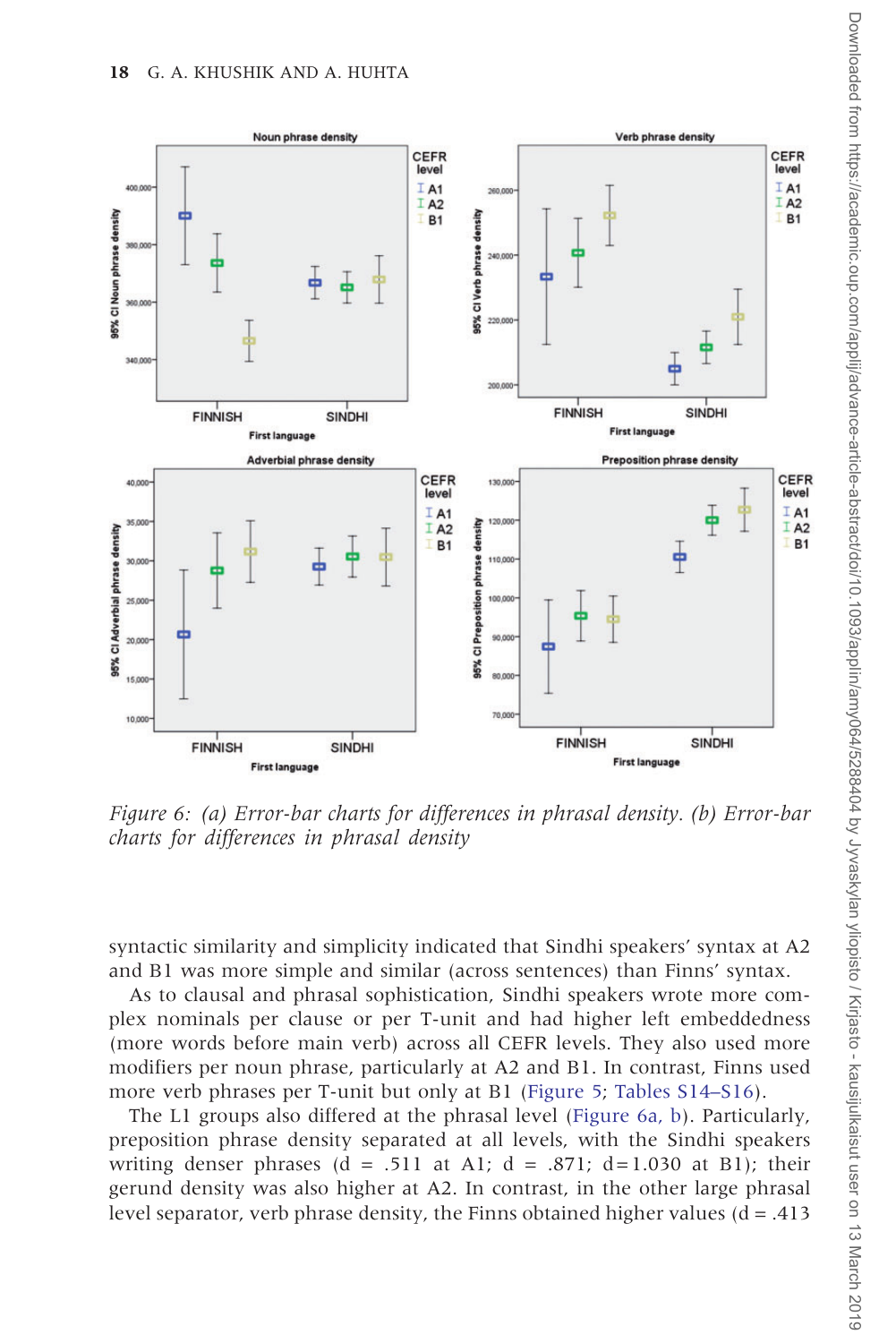

Figure 6: Continued

at A1;  $d = .554$  at A2;  $d = .784$  at B1). The Finns' infinitive and negation phrase densities were also higher, especially at A2 and B1.

## DISCUSSION

This study addresses the linguistic basis of the CEFR, which is an important area of investigation given its influence ([Hulstijn 2007;](#page-25-0) [Bartning](#page-24-0) et al. 2010; [Wisniewski 2017](#page-26-0)). Many SLA studies have examined the relationship between linguistic features and proficiency, but few have operationalized proficiency as CEFR levels and, thus, addressed their linguistic characteristics.

We investigated whether SC differentiates CEFR levels in EFL learners' writing and whether the results depend on the learners' L1. Thus, the study also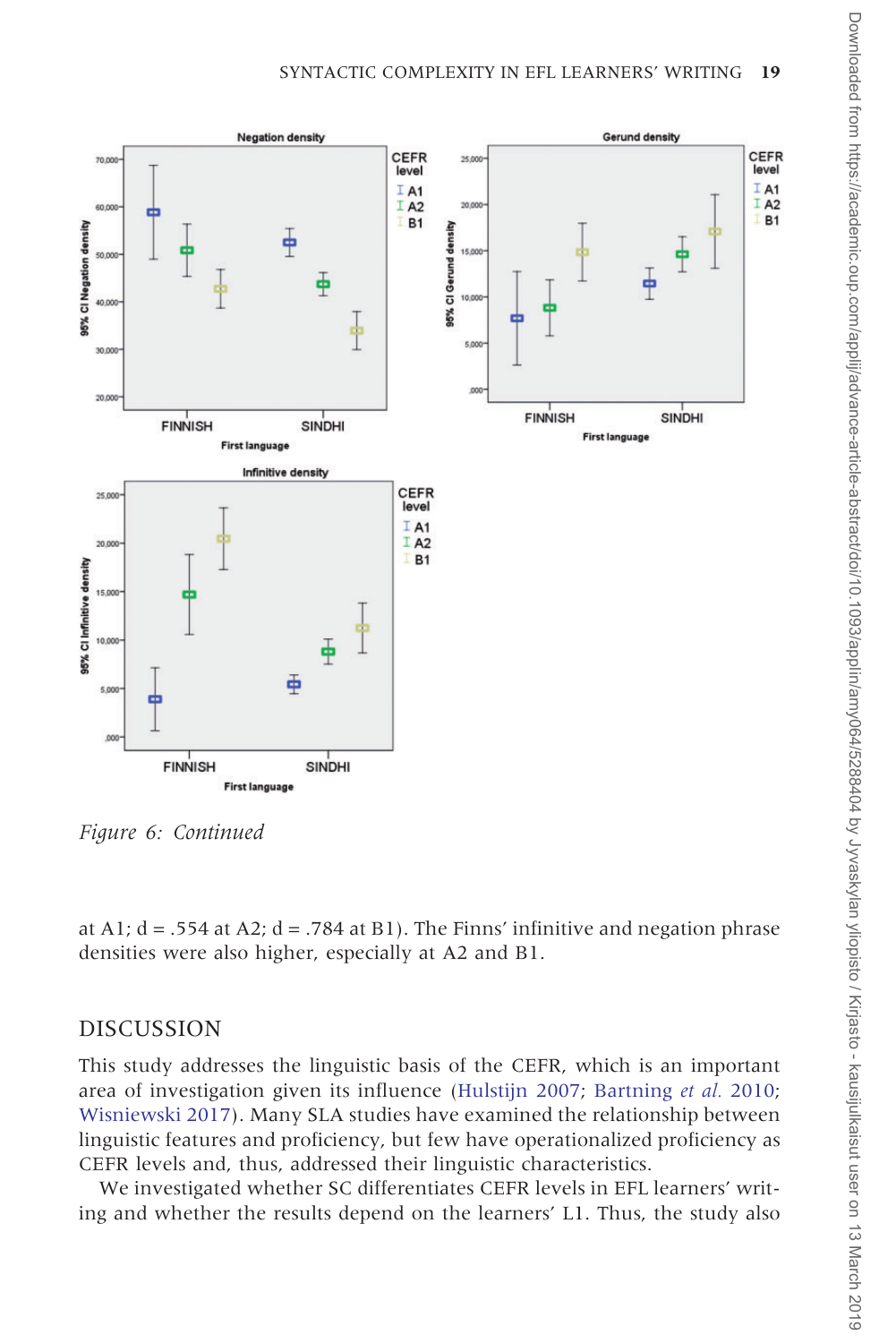| Finnish A1 vs Sindhi A1                                                                                                                                                                                                                                                                                                                                                         | Finnish A2 vs<br>Sindhi A2                                                                                                                               | Finnish B1 vs<br>Sindhi B1                                                                                             |
|---------------------------------------------------------------------------------------------------------------------------------------------------------------------------------------------------------------------------------------------------------------------------------------------------------------------------------------------------------------------------------|----------------------------------------------------------------------------------------------------------------------------------------------------------|------------------------------------------------------------------------------------------------------------------------|
| Verb phrases per T-unit<br>Syntactic structure similarity<br>Syntactic simplicity<br>( <i>z</i> score and percentile)<br>Dependent clauses per T-unit<br>Complex T-unit per T-unit<br>Coordinate phrases per T-unit<br>Coordinate phrases per clause<br>Gerund density<br>Infinitive density<br>Clause per T-unit<br>Dependant clause per clause<br>(modifiers per noun phrase) | Clause per T-unit<br>Minimal edit distance<br>Noun phrase density<br>Clause per sentence<br>Adverbial phrase<br>density<br>(verb phrases)<br>per T-unit) | Clauses per sentence<br>Sentence length (SD)<br>Minimal edit distance<br>Adverbial phrase<br>density<br>Gerund density |
|                                                                                                                                                                                                                                                                                                                                                                                 |                                                                                                                                                          |                                                                                                                        |

<span id="page-19-0"></span>Table 3: Syntactic complexity indices that remained the same across the two language groups

sheds light on the linguistic comparability of the CEFR levels. We next discuss our findings with reference to previous research on SC in EFL writing.

#### Discussion of RQ1: distinguishing CEFR levels

#### Length of production units

Wolfe-Quintero et al.'s (1998) early review indicated that sentence length increases with proficiency and probably differentiates adjacent proficiency levels. In our study, the highest effect size for the differences between the CEFR levels was found for the mean sentence length in the Finnish group  $(\eta^2=235)$ ; among the Sindhis, it was somewhat smaller ( $\eta^2$ =.056). Sentence length was the only SC index separating all CEFR levels in both groups [\(Figure 1\)](#page-11-0). Our finding agrees with that of [Hawkins and Filipovic´](#page-24-0) (2012), who found sentence length to separate all CEFR levels between A2–C2, and with that of [Lahuerta](#page-25-0) Martínez (2018), who discovered the same for A2 versus B1.

Other length indices also distinguished CEFR levels, particularly among the Finnish learners. These included the standard deviation of sentence length and the mean T-unit length. This is in line with [Gyllstad](#page-24-0) et al. (2014) and [Verspoor](#page-25-0) et al. [\(2012\)](#page-25-0), who found T-unit length to distinguish A1 from A2 and A2 from B1, respectively. [Gyllstad](#page-24-0) et al. (2014) also found mean clause length to distinguish A2 and B1, whereas we found it to be a rather weak separator.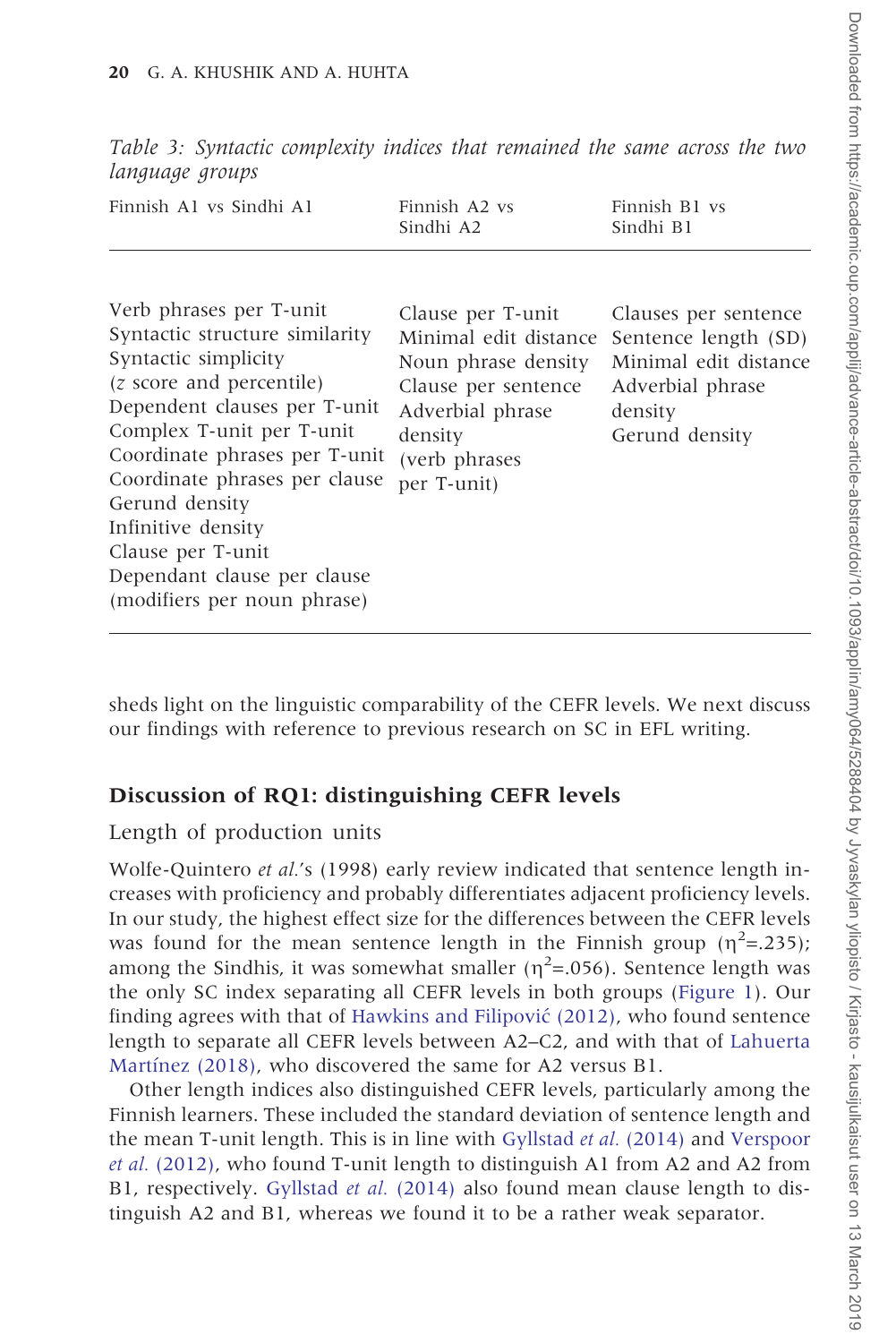### Subordination and coordination

In our study, most subordination indices differentiated between CEFR levels in both countries but more clearly in Finland ([Figure 2\)](#page-13-0), and subordination increased with proficiency. Thus, our findings agree with those of [Wolfe-](#page-26-0)[Quintero](#page-26-0) et al. (1998), who argued that, for example, dependent clauses per clause is an index of language proficiency. They also concur with the findings of [Kim \(2004\)](#page-25-0) that subordinate clauses distinguished A2 and B2 and with those of Lahuerta Martínez (2018) for A2 versus B1. Similarly, [Gyllstad](#page-24-0) et al. [\(2014\)](#page-24-0) found significant correlations between clauses per T-unit and proficiency.

Coordination indices failed to separate CEFR levels, even though their values increased slightly, particularly between A1 and A2. The exception was number of T-units per sentence, which was a good separator, but only in Finland, and between A1 and A2. Lahuerta Martínez  $(2018)$  also found coordination to distinguish A2 from B1.

#### Phrasal sophistication

Of the indices of phrasal sophistication [\(Table S2\)](https://academic.oup.com/applij/article-lookup/doi/10.1093/applin/amy064#supplementary-data), verb phrases per T-unit has been given special attention in previous research, but the views about its use-fulness differ. [Wolfe-Quintero](#page-26-0) et al. (1998: 85, 123) recommended it because it captures both finite and non-finite verb phrases and contributes to the overall measurement of SC. Support comes from [Verspoor](#page-25-0) et al. (2012), who discovered that verb phrases per T-unit distinguished certain CEFR levels. In contrast, [Lu \(2011\)](#page-25-0) found it not to discriminate between the school levels that he used as a proxy for proficiency. In our study, this index turned out to be a good separator in both countries, thus supporting [Wolfe-Quintero](#page-26-0) et al. [\(1998\)](#page-26-0) and [Verspoor](#page-25-0) et al. (2012).

[Wolfe-Quintero et al. \(1998\)](#page-26-0) speculated that complex nominals per clause might perform better than complex nominals per T-unit. In our study, however, complex nominals per T-unit was a more consistent separator of proficiency levels in both language groups ([Table S6](https://academic.oup.com/applij/article-lookup/doi/10.1093/applin/amy064#supplementary-data)). In general, the values for all these indices increased from lower to higher CEFR levels.

### Verb and noun phrases

Two Coh-Metrix indices focus on the length of verb and noun phrases. The first is left embeddedness, the number of words before the verb in the main clause of a sentence. It is argued to relate to working memory load: more words before the verb make sentences denser and more ambiguous ([Graesser](#page-24-0) et al. 2004). The second is the number of modifiers per noun phrase, considered an index of the complexity of referencing expressions ([Weir 2013](#page-25-0): 504). [Green's \(2012\)](#page-24-0) study found number of modifiers per noun phrase to rise significantly from B2 to C1. Non-CEFR studies such as Biber et al.  $(2011)$ , Guo *et al.*  $(2013)$ , and Kyle  $(2016)$  have also found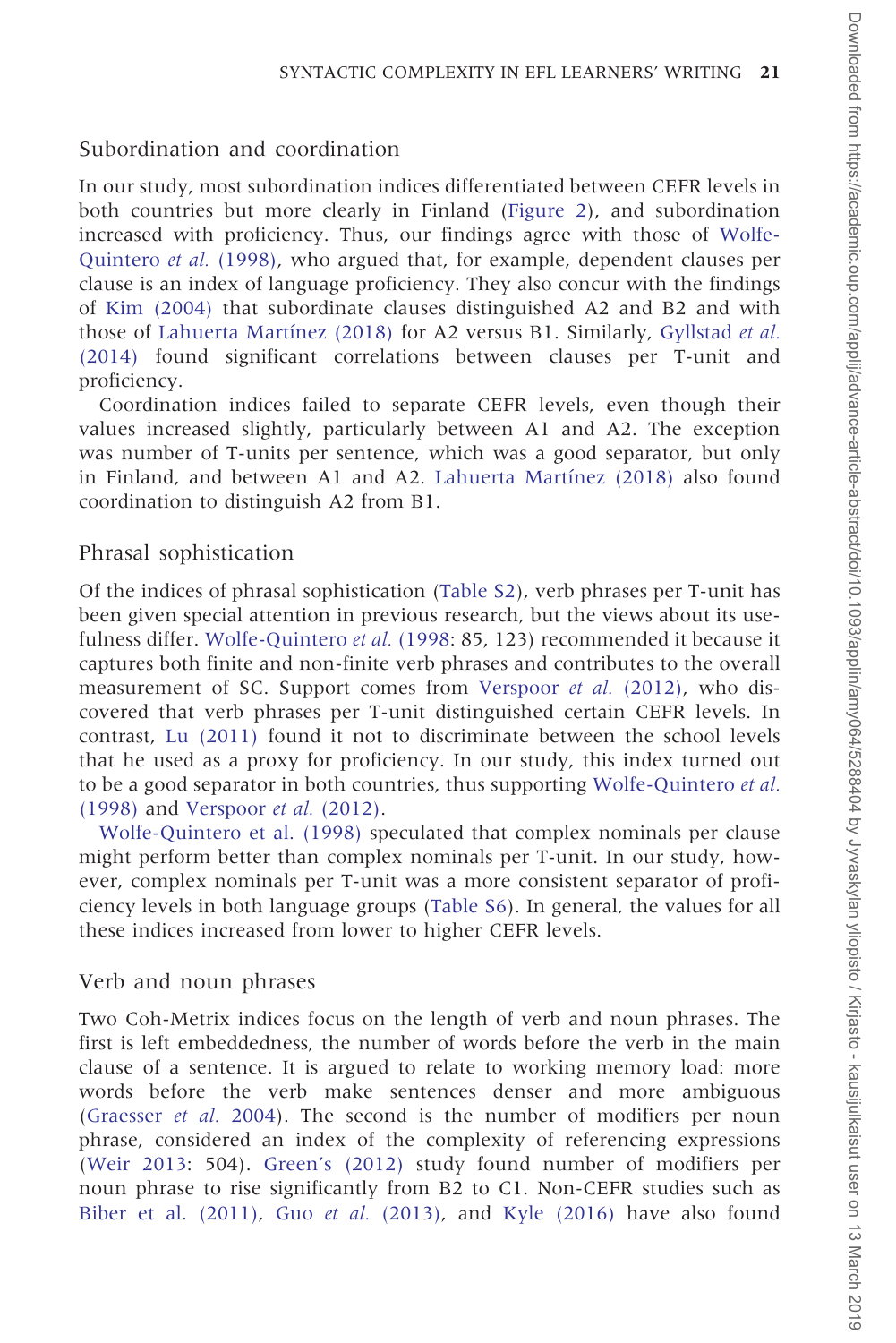proficient writers to produce more complex noun phrases. In our study, the number of modifiers per noun phrase was unique, as it showed non-linear development, first decreasing from A1 to A2 and then increasing from A2 to B1, particularly among the Finns [\(Figure 5\)](#page-16-0). For left embeddedness, [McNamara](#page-25-0) et al. (2010) found it to increase with higher proficiency. Our findings for Sindhi speakers were somewhat similar, as left embeddedness increased and separated A1 from A2 and B1 (but not A2 from B1). On the whole, however, our results for the noun and verb phrase length were quite inconclusive.

### Syntactic similarity, variety, and simplicity

Coh-Metrix calculates three types of indices that focus on SC from the perspectives of similarity, variety, and simplicity. The only CEFR-related study investigating these indices is [Green's \(2012\),](#page-24-0) who reported syntactic similarity to decrease as learners' proficiency increased from C1 to C2. In our study, for lower CEFR levels, syntactic similarity of adjacent sentences also decreased, and its counterpart, syntactic variety (minimal edit distance for parts of speech), increased but only among the Finns, particularly between A1 and A2 ([Figure 5\)](#page-16-0).

### Phrasal density

Recent research on SC has begun to pay more attention to the phrasal level ([Kyle 2016\)](#page-25-0). Consequently, Coh-Metrix incorporates many phrasal density indices ([Figure 6a, b](#page-17-0); [Table S3\)](https://academic.oup.com/applij/article-lookup/doi/10.1093/applin/amy064#supplementary-data). We found several phrasal indices to separate CEFR levels in one or both language groups. Most indices (infinitive, gerund, preposition, adverbial, and verb phrase densities) increased with proficiency, but negation density decreased. Among the Finns, also noun phrase density decreased, which is at odds with [Green's \(2012\)](#page-24-0) discovery that it increased between B2 and C1. However, Green's finding concerned higher CEFR levels, which suggests noun phrase development in EFL writing may be non-linear across the whole CEFR scale or that learners' L1 affects its development.

Both [Kim \(2004\)](#page-25-0) and we found gerund and infinitive phrases to increase across CEFR levels. In general, in our study, there was a shift from using noun (and negation) phrases towards using various other types of phrases as proficiency increased, particularly among the Finns.

To summarize the discussion so far, our study has provided evidence that CEFR levels A1–B1 in EFL writing differ significantly in terms of several dimensions of SC and in two different L1 groups. Length of production units was a particularly robust separator. Also, subordination, but not coordination, and phrasal sophistication and density distinguished the levels. Our findings concur with most previous CEFR-related studies but provide a more comprehensive picture across all dimensions of SC.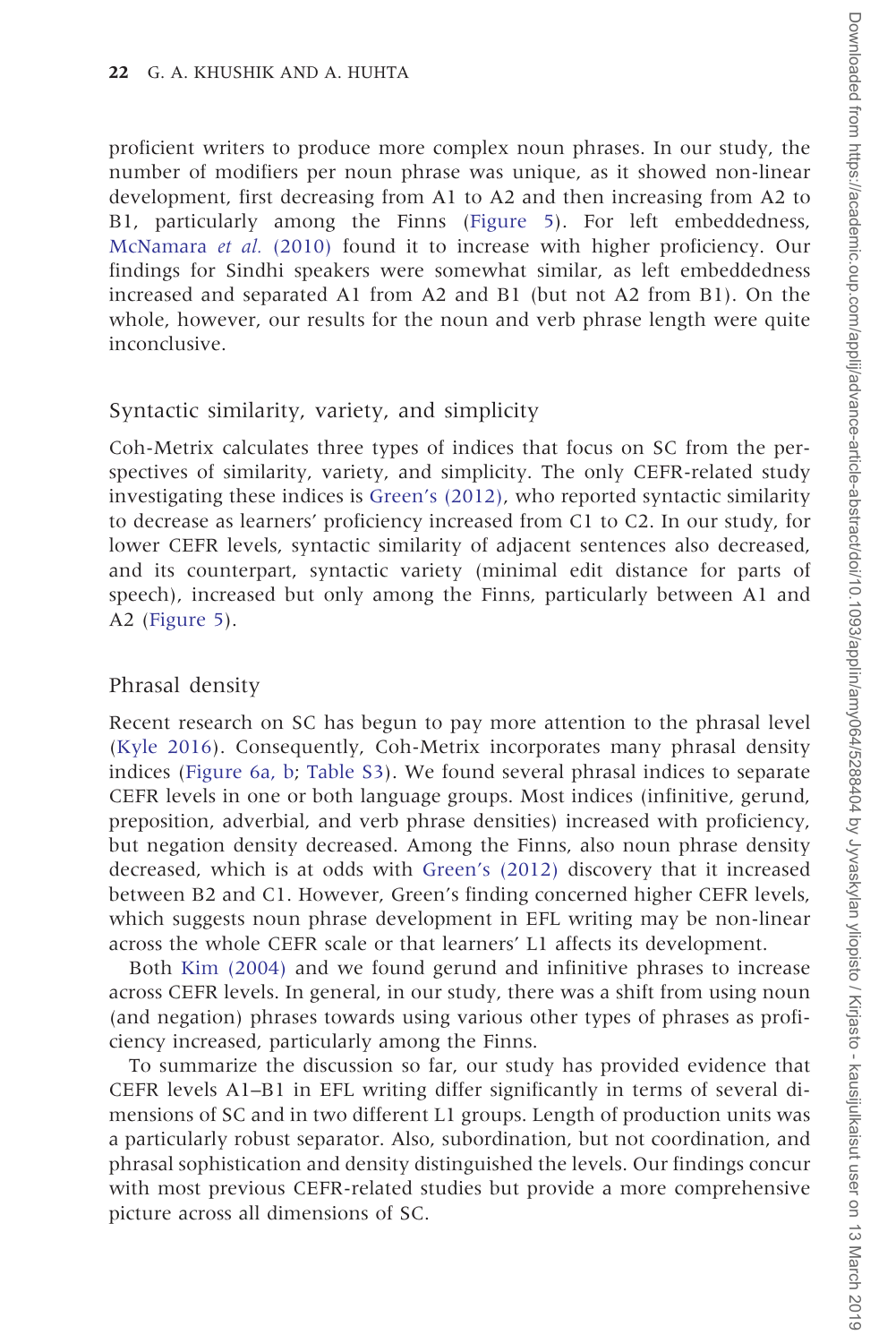Because our study investigated EFL learners with the same proficiency level but with different L1 backgrounds, the results shed light on the linguistic generalizability of the CEFR levels.

In general, only some SC indices turned out to be similar across both L1 groups ([Table 3\)](#page-19-0). At level A1, 12 of the 28 indices were similar, but as proficiency grew, linguistic differences also grew, and at A2 and at B1, only five to six indices remained the same. This pattern suggests that level A1 is more comparable in terms of SC in EFL writing across L1 groups than the subsequent CEFR levels. Level A1 seems to differ from the two higher levels also when we focus on SC indices that did not change with learners' L1: almost all the similarities were unique to A1. The only exceptions were clauses per T-unit and verb phrases per T-unit (shared with A2) and gerund density (shared with B1).

Our findings suggest that, in the A1–B1 range at least, the CEFR scale is most generalizable across languages at A1. The most similar indices (the most overlapping error bars in [Figures 1–6](#page-11-0)) concerned sentence level similarity and simplicity, subordination, and certain phrasal indices. These aspects and indices may, thus, be more generalizable across languages at the lowest CEFR level than other features of SC.

Beyond A1, however, most SC measures differed significantly across the L1 groups ([Tables S18–S19](https://academic.oup.com/applij/article-lookup/doi/10.1093/applin/amy064#supplementary-data)). The most notable trend concerned the length of the production units: Sindhi speakers wrote clearly longer sentences, clauses, and T-units than their equally proficient Finnish peers. Length differences were most pronounced at A1 but continued at A2–B1. Sindhi speakers used more coordination whereas Finns used more subordination in their EFL writing; in general, Sindhi speakers' sentences were simpler, which may be linked with their preference for coordination. They also used more similar sentences across their text. Typical of Sindhi speakers' writing was complexity of noun phrases and a greater number of nominals per clause or T-unit, as well as density of preposition phrases and left embeddedness (words before verb). These phrasal level characteristics probably explain why Sindhi speakers' clauses and sentences were longer.

Some characteristics of English spoken in Pakistan may explain why the Pakistani students wrote longer phrases, clauses, and sentences. An example is their tendency to use the (longer) perfective aspect instead of the simple past (e.g. 'I have seen him yesterday' instead of 'I saw him yesterday'; [Khan 2012](#page-25-0)). A possible reason for the finding concerning left embeddedness may be that because Sindhi is a subject–object–verb language, its L1 speakers may place more of the sentence elements before the verb when using a foreign language compared with subject–verb–object languages such as Finnish (see also [Lashari and](#page-25-0) [Soomro 2013\)](#page-25-0). However, unknown differences in teaching methods and materials may also contribute to these differences.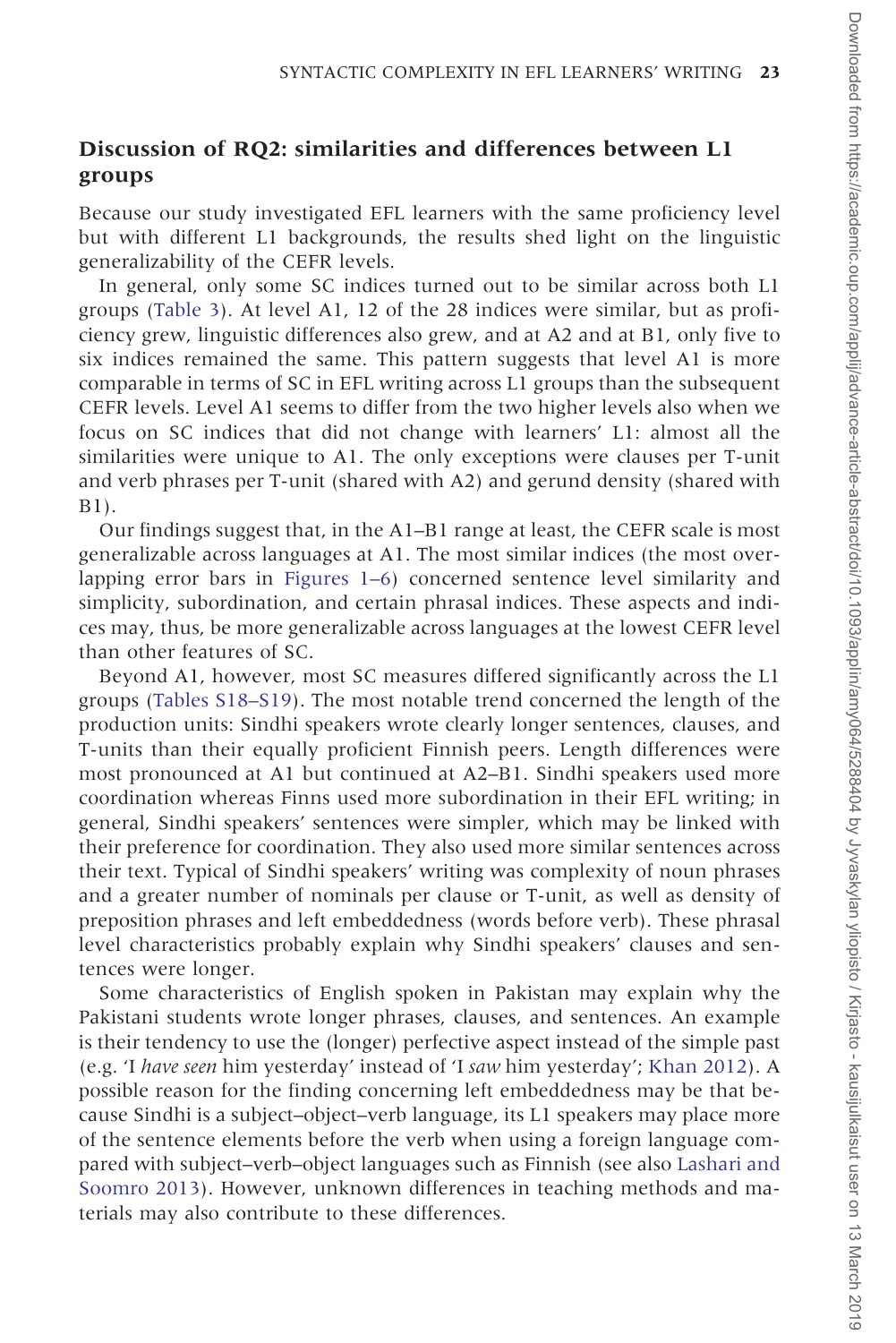The main conclusion from the above discussion of RQ2 is that the three lowest CEFR levels, particularly A2 and B1, are not comparable with respect to SC in EFL writing between L1 speakers of Sindhi and Finnish. This suggests that some, perhaps all, CEFR levels are not equivalent linguistically and, therefore, the development of descriptors, teaching materials, and assessments for SC needs to consider not only the target language but also learners' L1.

Furthermore, research on the linguistic basis of the CEFR levels may contribute to the investigation of the relationship between different writing and speaking scales. [Table S17](https://academic.oup.com/applij/article-lookup/doi/10.1093/applin/amy064#supplementary-data) illustrates how the CEFR and IELTS scales align themselves with respect to two SC indices that were included in the study by [Banerjee](#page-24-0) et al. (2007) and in our study. Obviously, proper comparison would require a more extensive comparison of linguistic indices, but [Table](https://academic.oup.com/applij/article-lookup/doi/10.1093/applin/amy064#supplementary-data) [S17](https://academic.oup.com/applij/article-lookup/doi/10.1093/applin/amy064#supplementary-data) exemplifies the principle.

Overall, the study exemplifies research called for by investigators advocating studies that combine language testing and SLA approaches ([Bachman and](#page-24-0) [Cohen 1998](#page-24-0)), particularly with reference to the CEFR [\(Hulstijn](#page-25-0) et al. 2010). We applied procedures developed in language testing to ensure reliable placement of writing samples to proficiency levels to address questions of interest to SLA research and the CEFR. In turn, these findings can help language assessment professionals develop more nuanced understandings of proficiency levels, which is essential for designing the assessments and interpreting their results with respect to specific levels and learners representing particular L1 backgrounds.

#### CONCLUSION

This study addressed the linguistic basis of the CEFR by focusing on SC in Sindhi and Finnish EFL learners' writing. We investigated differences between CEFR levels and compared the two L1 groups to examine whether the findings depend on learners' L1. Most SC indices were found to differentiate CEFR levels in both groups. However, the results varied depending on learners' L1, which suggests that the CEFR levels A1–B1 are not comparable with respect to SC.

The study was limited to one writing task and one pair of L1s and covered only levels A1–B1. Studies using several tasks, first languages, and CEFR levels are needed to obtain a fuller picture of the relationship between SC and CEFR levels. Furthermore, as writing development is typically heavily influenced by teaching and teaching materials, studies investigating school-aged learners should examine their education in enough detail to establish how syntax is taught at school. This can also help disentangle differences in SC owing to learners' L1 from those arising from teaching. Finally, as was discussed earlier, indices of SC represent absolute, objective complexity, whereas scales such as the CEFR may have more to do with degrees of difficulty of processing and learning (i.e. relative complexity). How these two types of complexity relate is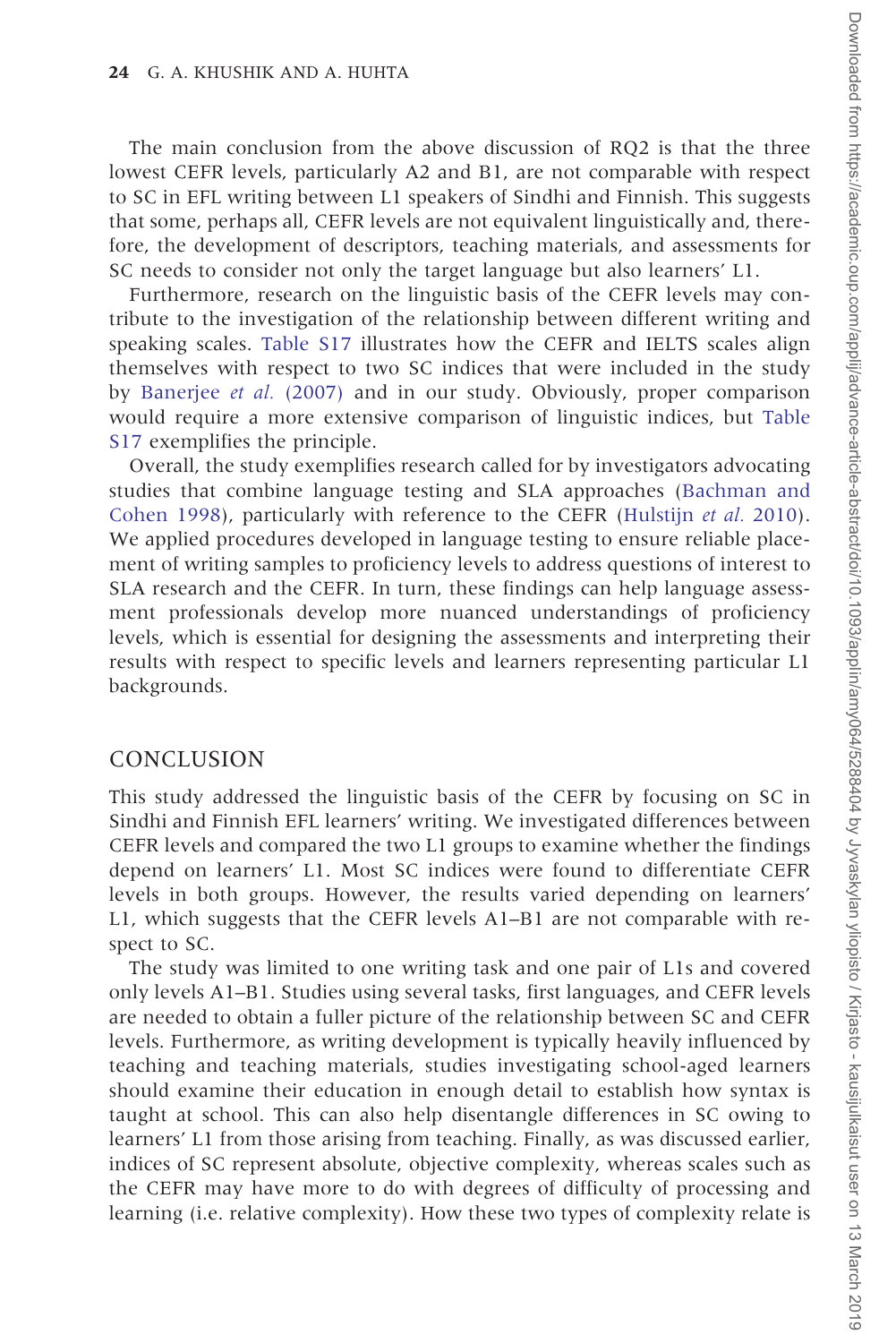<span id="page-24-0"></span>a theoretical challenge, but empirical research like the current study might also contribute to the conceptual discussions about complexity.

#### SUPPLEMENTARY DATA

[Supplementary material](https://academic.oup.com/applij/article-lookup/doi/10.1093/applin/amy064#supplementary-data) is available at Applied Linguistics online.

Conflict of interest statement. None declared.

#### **REFERENCES**

- Alderson, C. 2007. 'The CEFR and the need for more research,' Modern Language Journal 91: 659–63.
- Alexopoulou, T., M. Michel, A. Murakami, and D. Meurers. 2017. 'Task effects on linguistic complexity and accuracy: A large-scale learner corpus analysis employing Natural Language Processing techniques,' Language Learning 67: 180–208.
- Bachman, L. and A. Cohen. 1998. 'Language testing–SLA interfaces: An update' in L. Bachman and A. Cohen (eds): Interfaces between Second Language Acquisition and Language Testing Research. CUP.
- Banerjee, J., F. Franceschina, and A. Smith. 2007. 'Documenting features of written language production typical of different IELTS band score levels,' IELTS Research Reports, vol. 7. IELTS Australia and British Council.
- Bardovi-Harlig, T., and D. Bofman. 1989. 'Attainment of syntactic and morphological accuracy by advanced language learners,' Studies in Second Language Acquisition 11: 17–34.
- Bartning, I., M. Martin, and I. Vedder. 2010. Communicative Proficiency and Linguistic Development: Intersections between SLA and Language Testing Research. Eurosla.
- Biber, D., B. Gray, and K. Poonpon. 2011. 'Should we use characteristics of conversation to measure grammatical complexity in L2 writing development?,' TESOL Quarterly 45: 5–35
- Bulté, B., and A. Housen. 2012. 'Defining and operationalising L2 complexity' in A. Housen, F. Kuiken, and I. Vedder (eds): Dimensions of L2 Performance and Proficiency. Investigating Complexity, Accuracy and Fluency in SLA. Benjamins, pp. 21–46.
- Bulté, B., and A. Housen. 2014. 'Conceptualizing and measuring short-term

changes in L2 writing complexity,' Journal of Second Language Writing 26: 42–65.

- Bulté, B., and A. Housen. 2018. 'Syntactic complexity in L2 writing: Individual pathways and group trends,' International Journal of Applied Linguistics 28: 147–64.
- Council of Europe. 2001. Common European Framework of Reference for Languages: Learning, Teaching, Assessment. CUP.
- Dahl. Ö. 2004. The Growth and Maintenance of Linguistic Complexity. John Benjamins.
- Engelhard, G. 1994. 'Examining rater errors in the assessment of written composition with a many-faceted Rasch model.' Journal of Educational Measurement 31: 93–112.
- Graesser, A., D. McNamara, M. Louwerse, and Z. Cai. 2004. 'Coh-Metrix: Analysis of text on cohesion and language,' Behavior Research Methods 36: 193–202.
- Green, A. 2012. Language Functions Revisited: Theoretical and Empirical Bases for Language Construct Definition across the Ability Range. CUP.
- Guo, L., S. Crossley, and D. McNamara. 2013. 'Predicting human judgments of essay quality in both integrated and independent second language writing samples: A comparison study,' Assessing Writing 18: 218–38.
- Gyllstad, H., J. Granfeldt, P. Bernardini, and M. Källkvist. 2014. 'Linguistic correlates to communicative proficiency levels of the CEFR: The case of syntactic complexity in written L2 English, L3 French and L4 Italian,' EUROSLA Yearbook 14: 1–30.
- Hawkins, J., and L. Filipović. 2012. Criterial Features in L2 English: Specifying the Reference Levels of the Common European Framework. CUP.
- Housen, A., and H. Simoens. 2016. 'Introduction: Cognitive perspectives on difficulty and complexity in L2 acquisition,'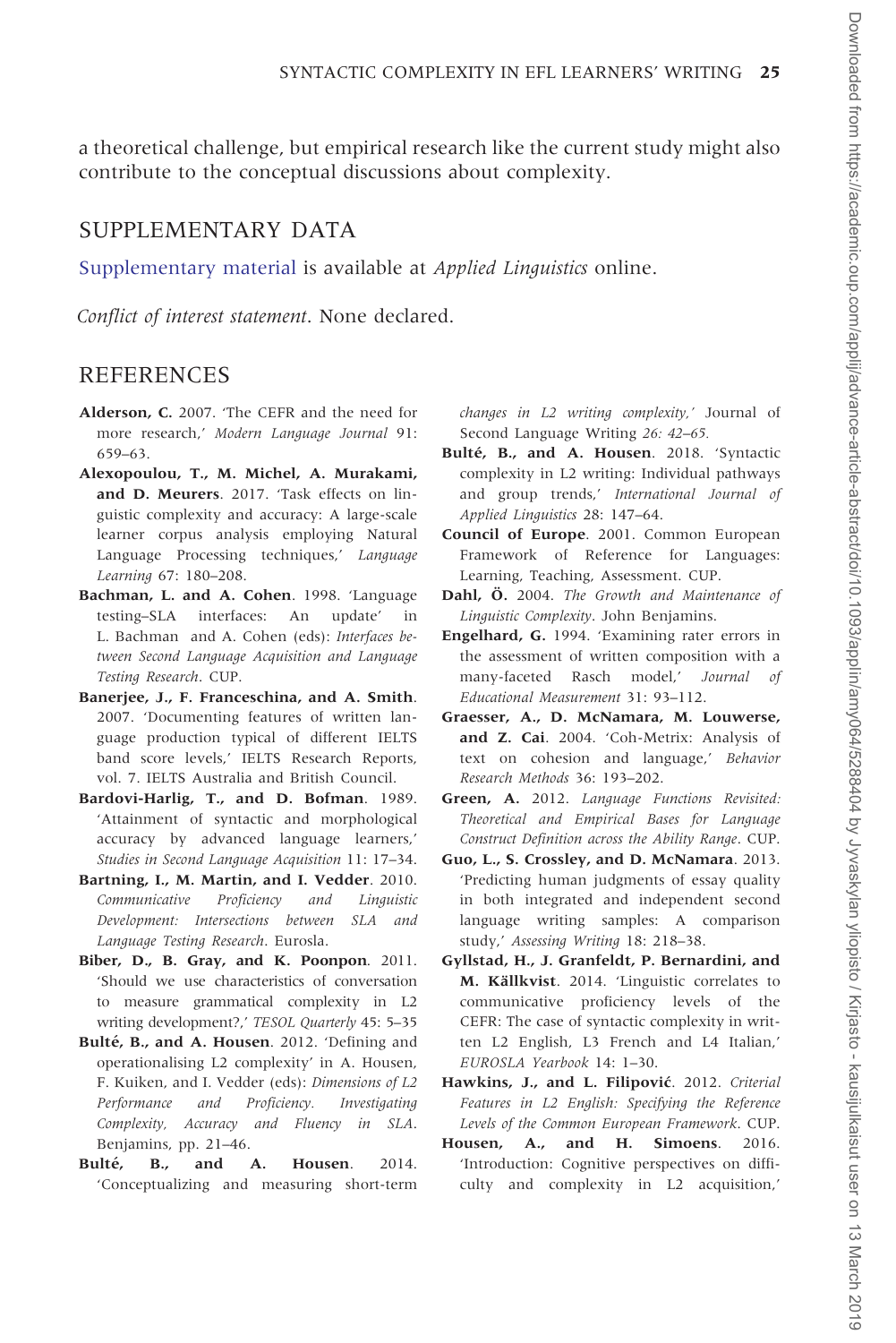<span id="page-25-0"></span>Studies in Second Language Acquisition 38: 163–75.

- Huhta, A., R. Alanen, M. Tarnanen, M. Martin, and T. Hirvelä. 2014. 'Assessing learners' writing skills in a SLA study: Validating the rating process across tasks, scales and languages,' Language Testing 31: 307–28.
- Hulstijn, J. 2007. 'The shaky ground beneath the CEFR: Quantitative and qualitative dimensions of language proficiency,' Modern Language Journal 91: 663–7.
- Hulstijn, J., C. Alderson, and R. Schoonen. 2010. 'Developmental stages in second-language acquisition and levels of second-language proficiency: Are there links between them' in I. Bartning, M. Martin, and I. Vedder (eds): Communicative Proficiency and Linguistic Development: Intersections between SLA and Language Testing Research. Eurosla, pp. 11–  $20<sup>2</sup>$
- Khan, H. 2012. 'The evolution of Pakistani English (PakE) as a legitimate variety of English,' International Journal of Applied Linguistics and English Literature 1: 90–9.
- Kim, S. 2004. 'A study of development in syntactic complexity by Chinese learners of English and its implications on the CEF scales', MA dissertation, Lancaster University.
- Kyle, K. 2016. 'Measuring syntactic development in L2 writing: Fine-grained indices of syntactic complexity and usage-based indices of syntactic sophistication', PhD dissertation, Georgia State University.
- Lahuerta Martínez, A. 2018. 'Analysis of syntactic complexity in secondary education EFL writers at different proficiency levels,' Assessing Writing 35: 1–11.
- Lashari, M., and A. Soomro. 2013. 'Subjectverb agreement in Sindhi and English: A comparative study,' Language in India 13: 473-95.
- Linacre, M. 2009. A User's Guide to FACETS v 3.66.0. Winsteps.
- Lu, X. 2010. 'Automatic analysis of syntactic complexity in second language writing,' International Journal of Corpus Linguistics 15: 474–96.
- Lu, X. 2011. 'A corpus-based evaluation of syntactic complexity measures as indices of college level ESL writers' language development,' TESOL Quarterly 45: 36–62.
- Lu, X. and H. Ai. 2015. 'Syntactic complexity in college-level English writing: Differences among writers with diverse L1 backgrounds,' Journal of Second Language Writing 29: 16–27.
- McNamara, D., S. Crossley, and P. McCarthy. 2010. 'Linguistic features of writing quality,' Written Communication 27: 57–86.
- McNamara, D., A. Graesser, P. McCarthy, and Z. Cai. 2014. Automated Evaluation of Text and Discourse with Coh-Metrix. CUP.
- Miestamo, M. 2008. 'Grammatical complexity in a cross-linguistic perspective' in M. Miestamo, K. Sinnemäki, and F. Karlsson (eds): Language Complexity: Typology, Contact, Change. John Benjamins, pp. 23–41.
- Kusters, W. 2008. 'Complexity in linguistic theory, language learning and language change' in M. Miestamo, K. Sinnemäki, and F. Karlsson (eds): Language Complexity: Typology, Contact, Change. John Benjamins, pp. 3–22.
- Milton, J. 2013. 'Measuring the contribution of vocabulary knowledge to proficiency in the four skills' in C. Bardel, C. Lindqvist, and B. Laufer (eds): L2 Vocabulary Acquisition, Knowledge and Use. Eurosla, pp. 57–78.
- Norris, J. and L. Ortega. 2009. 'Measurement for understanding: An organic approach to investigating complexity, accuracy, and fluency in SLA,' Applied Linguistics 30: 555–78.
- OECD. 2016. PISA 2015 Results (Volume I): Excellence and Equity in Education. OECD Publishing.
- Ortega, L. 2003. 'Syntactic complexity measures and their relationship to L2 proficiency: A research synthesis of college-level L2 writing,' Applied Linguistics 24: 492–518.
- Rahman, T. 2001. 'English-teaching institutions in Pakistan,' Journal of Multilingual and Multicultural Development 22: 242–61.
- Shamim, F. 2008. 'Trends, issues and challenges in English language education in Pakistan,' Asia Pacific Journal of Education 28: 235–49.
- Treffers-Daller, J., P. Parslow, and S. Williams. 2016. 'Back to basics: How measures of lexical diversity can help discriminate between CEFR levels,' Applied Linguistics 39: 302–27. [https://](https://doi-org.ezproxy.jyu.fi/10.1093/applin/amw009) [doi-org.ezproxy.jyu.fi/10.1093/applin/amw009](https://doi-org.ezproxy.jyu.fi/10.1093/applin/amw009).
- Verspoor, M., M. S. Schmid, and X. Xu. 2012. 'A dynamic usage-based perspective on L2 writing,' Journal of Second Language Writing 21: 239–63.
- Weir, C. 2013. 'The measurement of writing ability 1913–2012' in C. Weir, I. Vidakovic, and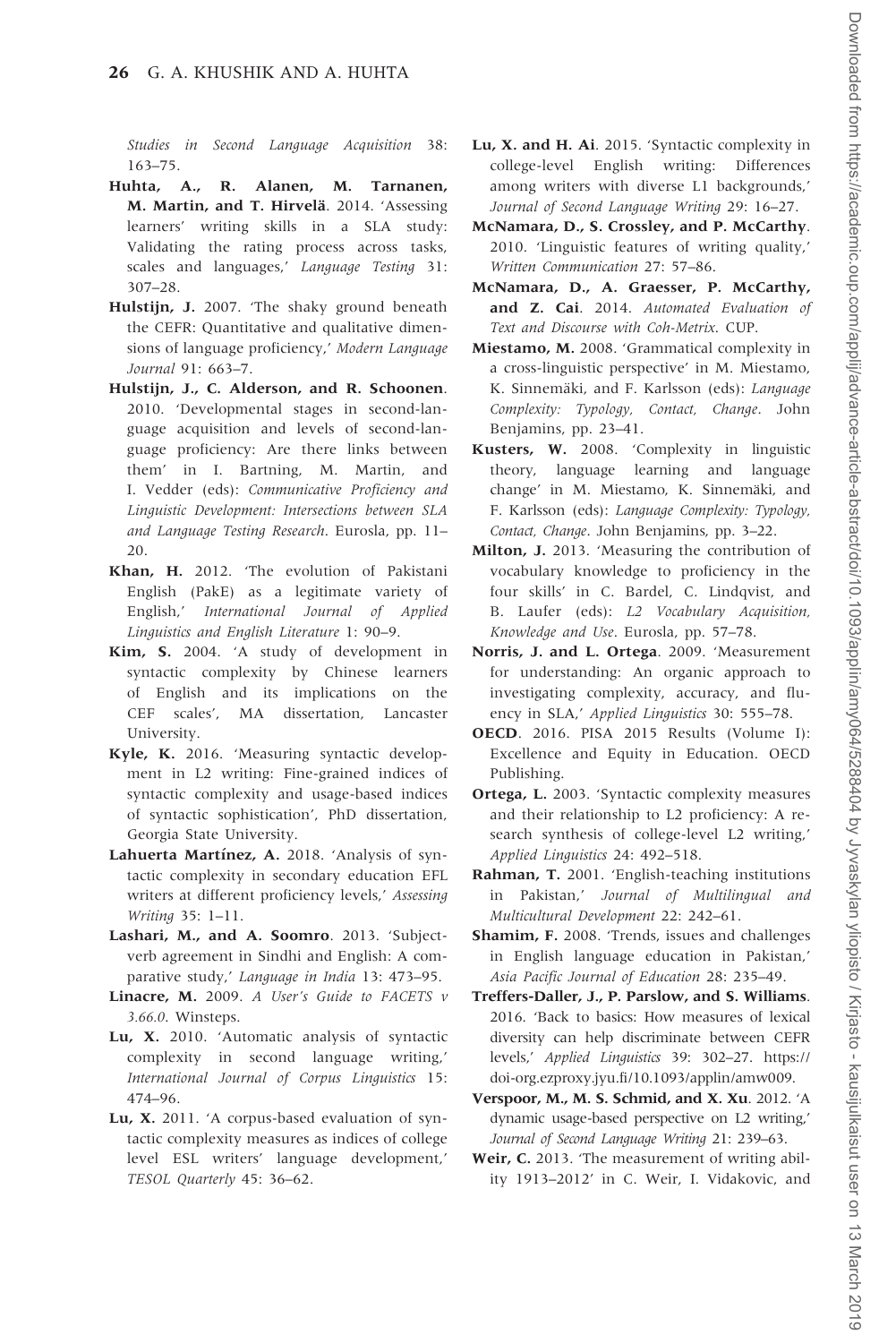<span id="page-26-0"></span>E. Galaczi (eds): 2013 Measured Constructs: A History of the Constructs Underlying Cambridge English Language ESOL Examinations 1913-2012. UCLES/CUP.

Wisniewski, K. 2017. 'Empirical learner language and the levels of the Common European Framework of Reference,' Language Learning 67: 232–53.

Wolfe-Quintero, K., K. Inagaki, and H.- Y. Kim. 1998. Second Language Development in Writing: Measures of Fluency, Accuracy, and Complexity. University of Hawaii Press.